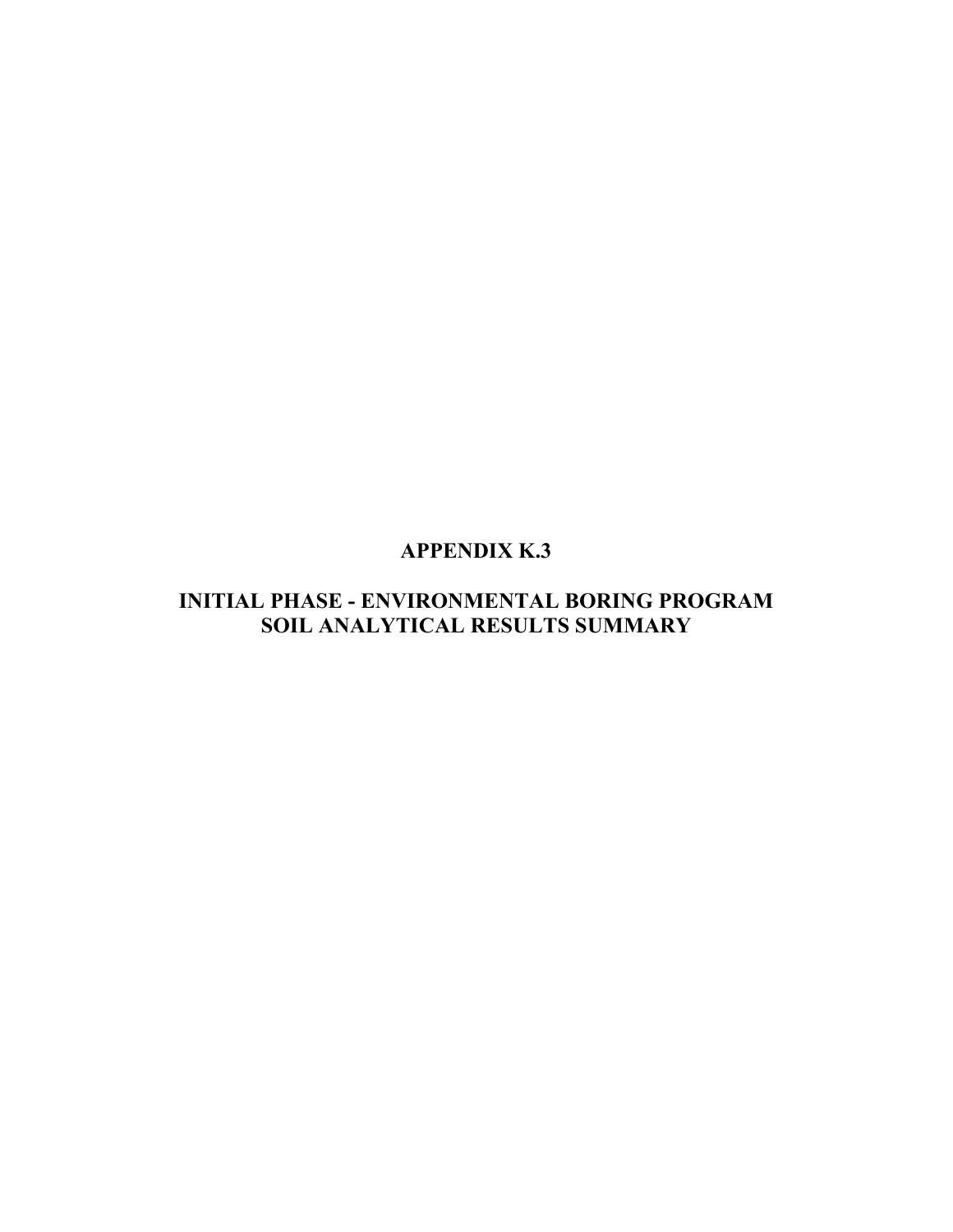#### **Second Avenue Subway Initial Environmental Borings Volatile Organic Compounds in Soil**

| <b>Boring Identification No.</b> |            | H125-5    | H125-5    | H125-5    | H125-3    | H97-2     | H97-2     | H97-2     | H91-3     | H <sub>57-1</sub> | H <sub>57-1</sub> | H54-2     |
|----------------------------------|------------|-----------|-----------|-----------|-----------|-----------|-----------|-----------|-----------|-------------------|-------------------|-----------|
| <b>Sampling Date</b>             |            | 6/16/2003 | 6/16/2003 | 6/16/2003 | 6/16/2003 | 6/6/2003  | 6/6/2003  | 6/6/2003  | 6/20/2003 | 6/9/2003          | 6/9/2003          | 6/10/2003 |
| Sample Depth (feet)              |            | $12 - 14$ | 14-16     | 48-50     | $4 - 5$   | $10 - 12$ | $12 - 14$ | 36-38     | $10 - 12$ | $8 - 10$          | $10 - 12$         | $6-8$     |
| <b>Potential Contaminant</b>     |            |           |           |           |           |           |           |           |           |                   |                   |           |
| <b>Source</b>                    | <b>MDL</b> | P         | P         | P         | DC, P     | MGP, P    | MGP.P     | MGP.P     | DC        | DC                | DC                | DC, P     |
| <b>Units</b>                     | ug/Kg      | ug/Kg     | ug/Kg     | ug/Kg     | ug/Kg     | ug/Kg     | ug/Kg     | ug/Kg     | ug/Kg     | ug/Kg             | ug/Kg             | ug/Kg     |
|                                  |            |           |           |           |           |           |           |           |           |                   |                   |           |
|                                  |            |           |           |           |           |           |           |           |           |                   |                   |           |
| Chloromethane                    | 1.8        | <b>ND</b> | <b>ND</b> | <b>ND</b> | <b>ND</b> | <b>ND</b> | <b>ND</b> | <b>ND</b> | <b>ND</b> | ND                | <b>ND</b>         | <b>ND</b> |
| <b>Vinyl Chloride</b>            | 1.1        | <b>ND</b> | <b>ND</b> | <b>ND</b> | <b>ND</b> | <b>ND</b> | <b>ND</b> | <b>ND</b> | <b>ND</b> | <b>ND</b>         | <b>ND</b>         | <b>ND</b> |
| Bromomethane                     | 1.1        | <b>ND</b> | <b>ND</b> | <b>ND</b> | <b>ND</b> | <b>ND</b> | <b>ND</b> | <b>ND</b> | <b>ND</b> | <b>ND</b>         | <b>ND</b>         | <b>ND</b> |
| Chloroethane                     | 1.4        | <b>ND</b> | <b>ND</b> | <b>ND</b> | <b>ND</b> | <b>ND</b> | <b>ND</b> | <b>ND</b> | <b>ND</b> | <b>ND</b>         | <b>ND</b>         | <b>ND</b> |
| Trichlorofluromethane            | 1.4        | <b>ND</b> | <b>ND</b> | <b>ND</b> | <b>ND</b> | <b>ND</b> | <b>ND</b> | <b>ND</b> | <b>ND</b> | <b>ND</b>         | <b>ND</b>         | <b>ND</b> |
| 1,1-Dichloroethene               | 1.2        | <b>ND</b> | <b>ND</b> | <b>ND</b> | <b>ND</b> | <b>ND</b> | <b>ND</b> | <b>ND</b> | <b>ND</b> | <b>ND</b>         | <b>ND</b>         | <b>ND</b> |
| Acrolein                         | 7.1        | <b>ND</b> | <b>ND</b> | <b>ND</b> | <b>ND</b> | <b>ND</b> | <b>ND</b> | <b>ND</b> | <b>ND</b> | <b>ND</b>         | <b>ND</b>         | <b>ND</b> |
| Acrylonitrile                    | 8          | <b>ND</b> | <b>ND</b> | <b>ND</b> | <b>ND</b> | <b>ND</b> | <b>ND</b> | <b>ND</b> | <b>ND</b> | <b>ND</b>         | <b>ND</b>         | <b>ND</b> |
| Methylene Chloride               | 1.4        | <b>ND</b> | <b>ND</b> | <b>ND</b> | <b>ND</b> | <b>ND</b> | 9.2       | <b>ND</b> | <b>ND</b> | <b>ND</b>         | <b>ND</b>         | 5.9       |
| trans-1,2-Dichloroethene         | 1.2        | <b>ND</b> | <b>ND</b> | <b>ND</b> | <b>ND</b> | <b>ND</b> | <b>ND</b> | <b>ND</b> | <b>ND</b> | <b>ND</b>         | <b>ND</b>         | <b>ND</b> |
| 1.1-Dichloroethane               | 0.95       | <b>ND</b> | <b>ND</b> | <b>ND</b> | <b>ND</b> | <b>ND</b> | <b>ND</b> | <b>ND</b> | <b>ND</b> | <b>ND</b>         | <b>ND</b>         | <b>ND</b> |
| Carbon Tetrachloride             | 2.2        | <b>ND</b> | <b>ND</b> | <b>ND</b> | <b>ND</b> | <b>ND</b> | <b>ND</b> | <b>ND</b> | <b>ND</b> | <b>ND</b>         | <b>ND</b>         | <b>ND</b> |
| Chloroform                       | 1.1        | <b>ND</b> | <b>ND</b> | <b>ND</b> | <b>ND</b> | <b>ND</b> | <b>ND</b> | <b>ND</b> | <b>ND</b> | <b>ND</b>         | <b>ND</b>         | <b>ND</b> |
| 1.1.1-Trichloroethane            | 1.1        | <b>ND</b> | <b>ND</b> | <b>ND</b> | <b>ND</b> | <b>ND</b> | <b>ND</b> | <b>ND</b> | <b>ND</b> | <b>ND</b>         | <b>ND</b>         | <b>ND</b> |
| Benzene                          | 1.1        | <b>ND</b> | <b>ND</b> | <b>ND</b> | <b>ND</b> | <b>ND</b> | <b>ND</b> | <b>ND</b> | <b>ND</b> | <b>ND</b>         | <b>ND</b>         | <b>ND</b> |
| 1.2-Dichloroethane               | 1.2        | <b>ND</b> | <b>ND</b> | <b>ND</b> | <b>ND</b> | <b>ND</b> | <b>ND</b> | <b>ND</b> | <b>ND</b> | <b>ND</b>         | <b>ND</b>         | <b>ND</b> |
| Trichloroethene                  | 1.1        | <b>ND</b> | <b>ND</b> | <b>ND</b> | 11        | <b>ND</b> | <b>ND</b> | <b>ND</b> | <b>ND</b> | <b>ND</b>         | <b>ND</b>         | <b>ND</b> |
| 1,2-Dichloropropane              | 0.84       | <b>ND</b> | <b>ND</b> | <b>ND</b> | <b>ND</b> | <b>ND</b> | <b>ND</b> | <b>ND</b> | <b>ND</b> | <b>ND</b>         | <b>ND</b>         | <b>ND</b> |
| Bromodichloromethane             | 0.84       | <b>ND</b> | <b>ND</b> | <b>ND</b> | <b>ND</b> | <b>ND</b> | <b>ND</b> | <b>ND</b> | <b>ND</b> | <b>ND</b>         | <b>ND</b>         | <b>ND</b> |
| Toluene                          | 1.2        | <b>ND</b> | <b>ND</b> | <b>ND</b> | <b>ND</b> | <b>ND</b> | <b>ND</b> | 8800      | <b>ND</b> | <b>ND</b>         | <b>ND</b>         | <b>ND</b> |
| t-1,3-Dichloropropene            | 1.1        | <b>ND</b> | <b>ND</b> | <b>ND</b> | <b>ND</b> | <b>ND</b> | <b>ND</b> | <b>ND</b> | <b>ND</b> | <b>ND</b>         | <b>ND</b>         | <b>ND</b> |
| cis-1,3-Dichloropropene          | 0.95       | <b>ND</b> | <b>ND</b> | <b>ND</b> | <b>ND</b> | <b>ND</b> | <b>ND</b> | <b>ND</b> | <b>ND</b> | <b>ND</b>         | <b>ND</b>         | <b>ND</b> |
| 1,1,2-Trichloroethane            | 1.2        | <b>ND</b> | <b>ND</b> | <b>ND</b> | <b>ND</b> | <b>ND</b> | <b>ND</b> | <b>ND</b> | <b>ND</b> | <b>ND</b>         | <b>ND</b>         | <b>ND</b> |
| 2-Chloroethyl vinyl ether        | 1.5        | <b>ND</b> | <b>ND</b> | <b>ND</b> | <b>ND</b> | <b>ND</b> | <b>ND</b> | <b>ND</b> | <b>ND</b> | <b>ND</b>         | <b>ND</b>         | <b>ND</b> |
| Dibromochloromethane             | 0.95       | <b>ND</b> | <b>ND</b> | <b>ND</b> | <b>ND</b> | <b>ND</b> | <b>ND</b> | <b>ND</b> | <b>ND</b> | <b>ND</b>         | <b>ND</b>         | <b>ND</b> |
| Tetrachloroethene                | 1.3        | <b>ND</b> | <b>ND</b> | <b>ND</b> | 340       | <b>ND</b> | <b>ND</b> | <b>ND</b> | <b>ND</b> | <b>ND</b>         | <b>ND</b>         | <b>ND</b> |
| Chlorobenzene                    | 1.2        | <b>ND</b> | <b>ND</b> | <b>ND</b> | <b>ND</b> | <b>ND</b> | <b>ND</b> | <b>ND</b> | <b>ND</b> | <b>ND</b>         | <b>ND</b>         | <b>ND</b> |
| <b>Ethyl Benzene</b>             | 1.1        | <b>ND</b> | <b>ND</b> | <b>ND</b> | <b>ND</b> | <b>ND</b> | <b>ND</b> | 27000     | <b>ND</b> | <b>ND</b>         | <b>ND</b>         | <b>ND</b> |
| m/p-Xylenes                      | 2.9        | <b>ND</b> | <b>ND</b> | <b>ND</b> | <b>ND</b> | <b>ND</b> | <b>ND</b> | 44000     | <b>ND</b> | <b>ND</b>         | <b>ND</b>         | <b>ND</b> |
| o-Xylene                         | 1.2        | <b>ND</b> | <b>ND</b> | <b>ND</b> | <b>ND</b> | <b>ND</b> | <b>ND</b> | 22000     | <b>ND</b> | <b>ND</b>         | <b>ND</b>         | <b>ND</b> |
| Bromoform                        | 1.2        | <b>ND</b> | <b>ND</b> | <b>ND</b> | <b>ND</b> | <b>ND</b> | <b>ND</b> | <b>ND</b> | <b>ND</b> | <b>ND</b>         | <b>ND</b>         | <b>ND</b> |
| 1,1,2,2-Tetrachloroethane        | 1.1        | <b>ND</b> | <b>ND</b> | <b>ND</b> | <b>ND</b> | <b>ND</b> | <b>ND</b> | <b>ND</b> | <b>ND</b> | <b>ND</b>         | <b>ND</b>         | <b>ND</b> |
| 1.3-Dichlorobenzene              | 1.1        | <b>ND</b> | <b>ND</b> | <b>ND</b> | <b>ND</b> | <b>ND</b> | <b>ND</b> | <b>ND</b> | <b>ND</b> | <b>ND</b>         | <b>ND</b>         | <b>ND</b> |
| 1,4-Dichlorobenzene              | 0.84       | <b>ND</b> | <b>ND</b> | <b>ND</b> | <b>ND</b> | <b>ND</b> | <b>ND</b> | <b>ND</b> | <b>ND</b> | <b>ND</b>         | <b>ND</b>         | <b>ND</b> |
| 1,2-Dichlorobenzene              | 0.95       | <b>ND</b> | <b>ND</b> | <b>ND</b> | <b>ND</b> | <b>ND</b> | <b>ND</b> | <b>ND</b> | <b>ND</b> | <b>ND</b>         | <b>ND</b>         | <b>ND</b> |

**ug/Kg=micrograms/kilogram (or ppb) ND=Not Detected i.e., below MDL MDL = Method Detection Limit P=Petroleum Storage Tank DC=Dry Cleaner MGP=Manfactured Gas Plant Pr=Printers**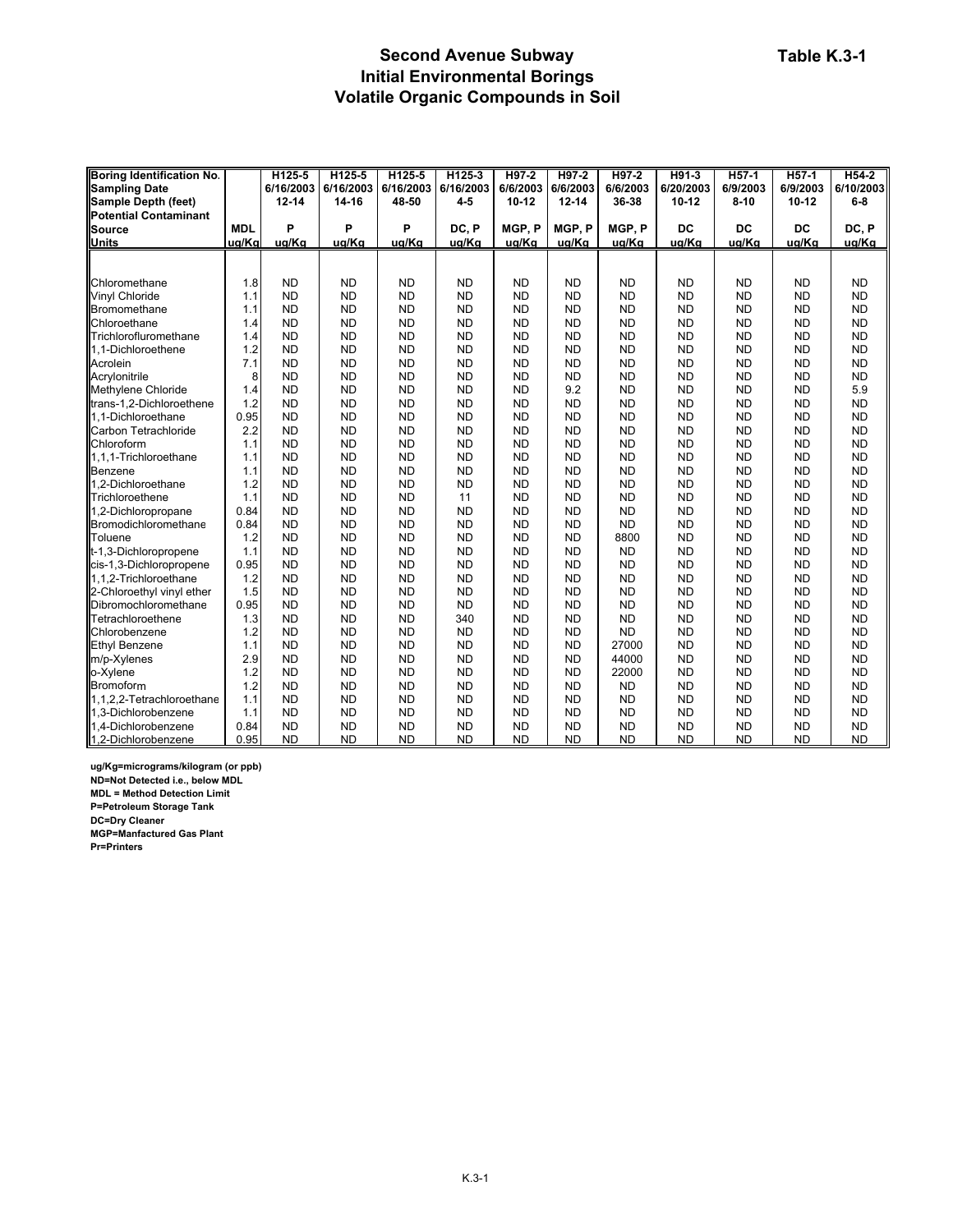#### **Second Avenue Subway Initial Environmental Borings Volatile Organic Compounds in Soil**

| <b>Boring Identification No.</b> |            | H54-2     | H11-1     | H <sub>11-1</sub> | $H4-1$    | $H4-1$    | $H4-1$    | $HP-4$    | $HP-4$    | $HP-4$                           | $HW-4$    | $HW-4$    |
|----------------------------------|------------|-----------|-----------|-------------------|-----------|-----------|-----------|-----------|-----------|----------------------------------|-----------|-----------|
| <b>Sampling Date</b>             |            | 6/10/2003 | 6/10/2003 | 6/10/2003         | 6/11/2003 | 6/11/2003 | 6/11/2003 | 6/12/2003 | 6/12/2003 | 6/13/2003                        | 6/17/2003 | 6/18/2003 |
| Sample Depth (feet)              |            | $8 - 10$  | $8 - 10$  | $12 - 14$         | $12 - 14$ | 28-30     | 42-44     | 16-18     | 26-28     | 56-58                            | $8-9$     | 14-16     |
| <b>Potential Contaminant</b>     |            |           |           |                   |           |           |           |           |           |                                  |           |           |
| <b>Source</b>                    | <b>MDL</b> | DC, P     | DC, P     | DC, P             | DC, P     | DC, P     | DC. P     |           |           | MGP. DC. PIMGP. DC. PIMGP. DC. P | P, Pr     | P, Pr     |
| <b>Units</b>                     | ug/Kg      | ug/Kg     | ug/Kg     | ug/Kg             | ug/Kg     | ug/Kg     | ug/Kg     | ug/Kg     | ug/Kg     | ug/Kg                            | ug/Kg     | ug/Kg     |
|                                  |            |           |           |                   |           |           |           |           |           |                                  |           |           |
|                                  |            |           |           |                   |           |           |           |           |           |                                  |           |           |
| Chloromethane                    | 1.8        | <b>ND</b> | <b>ND</b> | <b>ND</b>         | <b>ND</b> | <b>ND</b> | <b>ND</b> | <b>ND</b> | <b>ND</b> | <b>ND</b>                        | <b>ND</b> | <b>ND</b> |
| <b>Vinyl Chloride</b>            | 1.1        | <b>ND</b> | <b>ND</b> | <b>ND</b>         | <b>ND</b> | <b>ND</b> | <b>ND</b> | 1ND       | <b>ND</b> | <b>ND</b>                        | <b>ND</b> | <b>ND</b> |
| Bromomethane                     | 1.1        | <b>ND</b> | <b>ND</b> | <b>ND</b>         | <b>ND</b> | <b>ND</b> | <b>ND</b> | <b>ND</b> | <b>ND</b> | <b>ND</b>                        | <b>ND</b> | <b>ND</b> |
| Chloroethane                     | 1.4        | <b>ND</b> | <b>ND</b> | <b>ND</b>         | <b>ND</b> | <b>ND</b> | <b>ND</b> | <b>ND</b> | <b>ND</b> | <b>ND</b>                        | <b>ND</b> | <b>ND</b> |
| Trichlorofluromethane            | 1.4        | <b>ND</b> | <b>ND</b> | <b>ND</b>         | <b>ND</b> | <b>ND</b> | <b>ND</b> | <b>ND</b> | <b>ND</b> | <b>ND</b>                        | <b>ND</b> | <b>ND</b> |
| 1,1-Dichloroethene               | 1.2        | <b>ND</b> | <b>ND</b> | <b>ND</b>         | <b>ND</b> | <b>ND</b> | <b>ND</b> | <b>ND</b> | <b>ND</b> | <b>ND</b>                        | <b>ND</b> | <b>ND</b> |
| Acrolein                         | 7.1        | <b>ND</b> | <b>ND</b> | <b>ND</b>         | <b>ND</b> | <b>ND</b> | <b>ND</b> | <b>ND</b> | <b>ND</b> | <b>ND</b>                        | <b>ND</b> | <b>ND</b> |
| Acrylonitrile                    | 8          | <b>ND</b> | <b>ND</b> | <b>ND</b>         | <b>ND</b> | <b>ND</b> | <b>ND</b> | <b>ND</b> | <b>ND</b> | <b>ND</b>                        | <b>ND</b> | <b>ND</b> |
| Methylene Chloride               | 1.4        | <b>ND</b> | <b>ND</b> | <b>ND</b>         | 4.5       | <b>ND</b> | <b>ND</b> | <b>ND</b> | <b>ND</b> | <b>ND</b>                        | <b>ND</b> | <b>ND</b> |
| trans-1,2-Dichloroethene         | 1.2        | <b>ND</b> | <b>ND</b> | <b>ND</b>         | <b>ND</b> | <b>ND</b> | <b>ND</b> | 2.5       | <b>ND</b> | <b>ND</b>                        | <b>ND</b> | <b>ND</b> |
| 1,1-Dichloroethane               | 0.95       | <b>ND</b> | <b>ND</b> | <b>ND</b>         | <b>ND</b> | <b>ND</b> | <b>ND</b> | <b>ND</b> | <b>ND</b> | <b>ND</b>                        | <b>ND</b> | <b>ND</b> |
| Carbon Tetrachloride             | 2.2        | <b>ND</b> | <b>ND</b> | <b>ND</b>         | <b>ND</b> | <b>ND</b> | <b>ND</b> | <b>ND</b> | <b>ND</b> | <b>ND</b>                        | <b>ND</b> | <b>ND</b> |
| Chloroform                       | 1.1        | <b>ND</b> | <b>ND</b> | <b>ND</b>         | <b>ND</b> | <b>ND</b> | <b>ND</b> | <b>ND</b> | <b>ND</b> | <b>ND</b>                        | <b>ND</b> | <b>ND</b> |
| 1.1.1-Trichloroethane            | 1.1        | <b>ND</b> | <b>ND</b> | <b>ND</b>         | <b>ND</b> | <b>ND</b> | <b>ND</b> | <b>ND</b> | <b>ND</b> | <b>ND</b>                        | <b>ND</b> | <b>ND</b> |
| Benzene                          | 1.1        | <b>ND</b> | <b>ND</b> | <b>ND</b>         | <b>ND</b> | <b>ND</b> | <b>ND</b> | <b>ND</b> | <b>ND</b> | <b>ND</b>                        | <b>ND</b> | <b>ND</b> |
| 1,2-Dichloroethane               | 1.2        | <b>ND</b> | <b>ND</b> | <b>ND</b>         | <b>ND</b> | <b>ND</b> | <b>ND</b> | <b>ND</b> | <b>ND</b> | <b>ND</b>                        | <b>ND</b> | <b>ND</b> |
| Trichloroethene                  | 1.1        | <b>ND</b> | 4.5       | 19                | <b>ND</b> | <b>ND</b> | <b>ND</b> | <b>ND</b> | <b>ND</b> | <b>ND</b>                        | <b>ND</b> | <b>ND</b> |
| 1,2-Dichloropropane              | 0.84       | <b>ND</b> | <b>ND</b> | <b>ND</b>         | <b>ND</b> | <b>ND</b> | <b>ND</b> | <b>ND</b> | <b>ND</b> | <b>ND</b>                        | <b>ND</b> | <b>ND</b> |
| Bromodichloromethane             | 0.84       | <b>ND</b> | <b>ND</b> | <b>ND</b>         | <b>ND</b> | <b>ND</b> | <b>ND</b> | <b>ND</b> | <b>ND</b> | <b>ND</b>                        | <b>ND</b> | <b>ND</b> |
| Toluene                          | 1.2        | <b>ND</b> | <b>ND</b> | <b>ND</b>         | <b>ND</b> | <b>ND</b> | <b>ND</b> | <b>ND</b> | <b>ND</b> | <b>ND</b>                        | <b>ND</b> | <b>ND</b> |
| t-1,3-Dichloropropene            | 1.1        | <b>ND</b> | <b>ND</b> | <b>ND</b>         | <b>ND</b> | <b>ND</b> | <b>ND</b> | <b>ND</b> | <b>ND</b> | <b>ND</b>                        | <b>ND</b> | <b>ND</b> |
| cis-1,3-Dichloropropene          | 0.95       | <b>ND</b> | <b>ND</b> | <b>ND</b>         | <b>ND</b> | <b>ND</b> | <b>ND</b> | <b>ND</b> | <b>ND</b> | <b>ND</b>                        | <b>ND</b> | <b>ND</b> |
| 1,1,2-Trichloroethane            | 1.2        | <b>ND</b> | <b>ND</b> | <b>ND</b>         | <b>ND</b> | <b>ND</b> | <b>ND</b> | <b>ND</b> | <b>ND</b> | <b>ND</b>                        | <b>ND</b> | <b>ND</b> |
| 2-Chloroethyl vinyl ether        | 1.5        | <b>ND</b> | <b>ND</b> | <b>ND</b>         | <b>ND</b> | <b>ND</b> | <b>ND</b> | <b>ND</b> | <b>ND</b> | <b>ND</b>                        | <b>ND</b> | <b>ND</b> |
| Dibromochloromethane             | 0.95       | <b>ND</b> | <b>ND</b> | <b>ND</b>         | <b>ND</b> | <b>ND</b> | <b>ND</b> | <b>ND</b> | <b>ND</b> | <b>ND</b>                        | <b>ND</b> | <b>ND</b> |
| Tetrachloroethene                | 1.3        | <b>ND</b> | 15        | 20                | <b>ND</b> | <b>ND</b> | <b>ND</b> | <b>ND</b> | <b>ND</b> | <b>ND</b>                        | <b>ND</b> | <b>ND</b> |
| Chlorobenzene                    | 1.2        | <b>ND</b> | <b>ND</b> | <b>ND</b>         | <b>ND</b> | <b>ND</b> | <b>ND</b> | <b>ND</b> | <b>ND</b> | <b>ND</b>                        | <b>ND</b> | <b>ND</b> |
| <b>Ethyl Benzene</b>             | 1.1        | <b>ND</b> | <b>ND</b> | <b>ND</b>         | <b>ND</b> | <b>ND</b> | <b>ND</b> | <b>ND</b> | <b>ND</b> | <b>ND</b>                        | <b>ND</b> | <b>ND</b> |
| m/p-Xylenes                      | 2.9        | <b>ND</b> | <b>ND</b> | <b>ND</b>         | <b>ND</b> | <b>ND</b> | <b>ND</b> | <b>ND</b> | <b>ND</b> | <b>ND</b>                        | <b>ND</b> | <b>ND</b> |
| o-Xylene                         | 1.2        | <b>ND</b> | <b>ND</b> | <b>ND</b>         | <b>ND</b> | <b>ND</b> | <b>ND</b> | <b>ND</b> | <b>ND</b> | <b>ND</b>                        | <b>ND</b> | <b>ND</b> |
| Bromoform                        | 1.2        | <b>ND</b> | <b>ND</b> | <b>ND</b>         | <b>ND</b> | <b>ND</b> | <b>ND</b> | <b>ND</b> | <b>ND</b> | <b>ND</b>                        | <b>ND</b> | <b>ND</b> |
| 1,1,2,2-Tetrachloroethane        | 1.1        | <b>ND</b> | <b>ND</b> | <b>ND</b>         | <b>ND</b> | <b>ND</b> | <b>ND</b> | <b>ND</b> | <b>ND</b> | <b>ND</b>                        | <b>ND</b> | <b>ND</b> |
| 1.3-Dichlorobenzene              | 1.1        | <b>ND</b> | <b>ND</b> | <b>ND</b>         | <b>ND</b> | <b>ND</b> | <b>ND</b> | <b>ND</b> | <b>ND</b> | <b>ND</b>                        | <b>ND</b> | <b>ND</b> |
| 1,4-Dichlorobenzene              | 0.84       | <b>ND</b> | <b>ND</b> | <b>ND</b>         | <b>ND</b> | <b>ND</b> | <b>ND</b> | <b>ND</b> | <b>ND</b> | <b>ND</b>                        | <b>ND</b> | <b>ND</b> |
| 1,2-Dichlorobenzene              | 0.95       | <b>ND</b> | <b>ND</b> | <b>ND</b>         | <b>ND</b> | <b>ND</b> | <b>ND</b> | <b>ND</b> | <b>ND</b> | <b>ND</b>                        | <b>ND</b> | <b>ND</b> |

**ug/Kg=micrograms/kilogram (or ppb)**

**ND=Not Detected i.e., below MDL**

**MDL = Method Detection Limit**

**P=Petroleum Storage Tank**

**DC=Dry Cleaner**

**MGP=Manfactured Gas Plant Pr=Printers**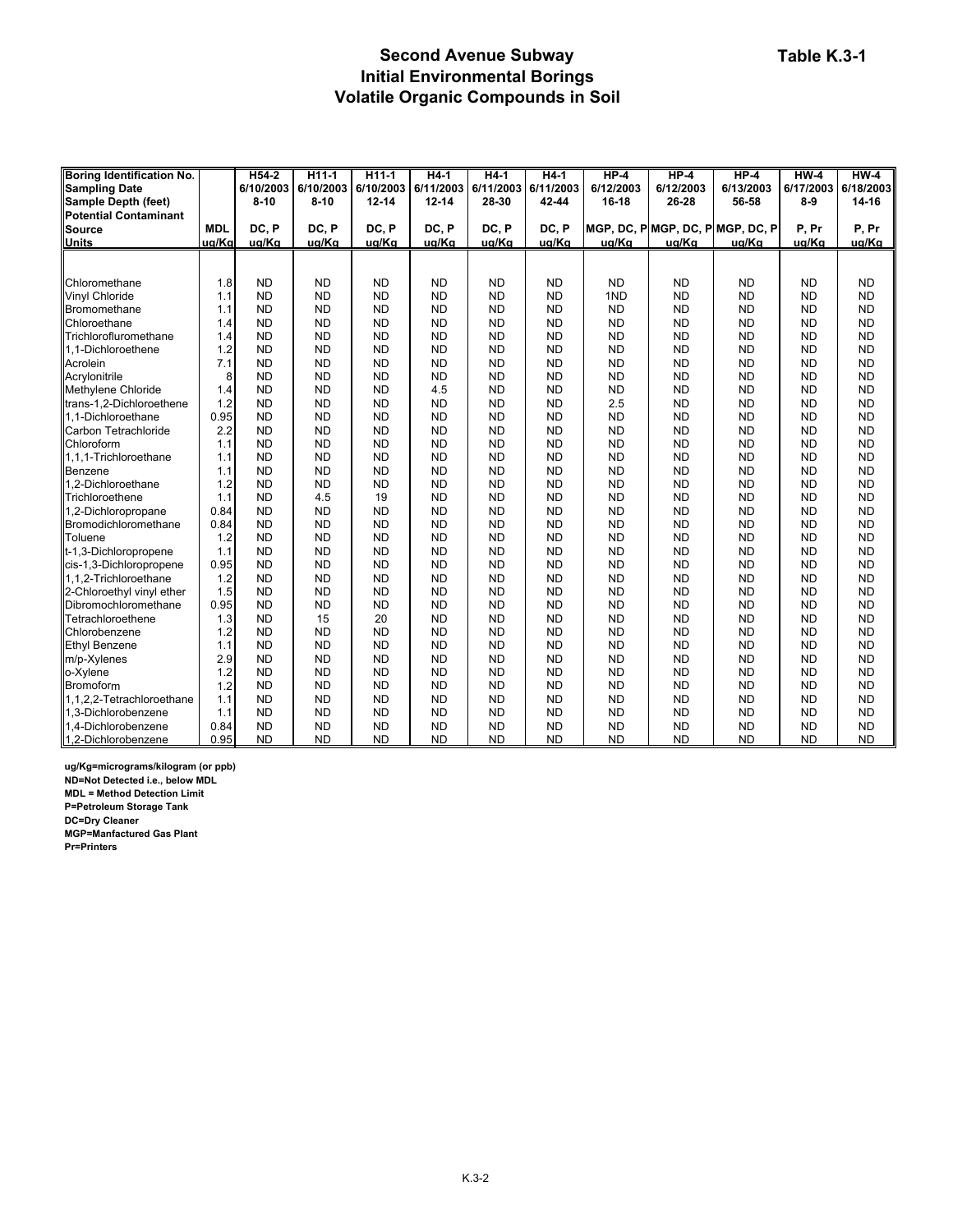# **Second Avenue Subway Initial Environmental Borings Semivolatile Organic Compounds in Soil**

| <b>Boring Identification Number</b> |            | H125-5    | H125-5    | H125-5    | H97-2     | H97-2     | H97-2     | H54-2     | H54-2     | H11-1     | H <sub>11-1</sub> |
|-------------------------------------|------------|-----------|-----------|-----------|-----------|-----------|-----------|-----------|-----------|-----------|-------------------|
| <b>Sampling Date</b>                |            | 6/16/2003 | 6/16/2003 | 6/16/2003 | 6/6/2003  | 6/6/2003  | 6/6/2003  | 6/10/2003 | 6/10/2003 | 6/10/2003 | 6/10/2003         |
| Sample Depth (feet)                 |            | 12-14     | 14-16     | 48-50     | $10 - 12$ | $12 - 14$ | 36-38     | $6-8$     | $8 - 10$  | $8 - 10$  | $12 - 14$         |
| <b>Potential Contaminant Source</b> | <b>MDL</b> | P         | P         | P         | MGP, P    | MGP, P    | MGP, P    | DC, P     | DC, P     | DC, P     | DC, P             |
| <b>Units</b>                        | ug/Kg      | ug/Kg     | ug/Kg     | ug/Kg     | ug/Kg     | ug/Kg     | ug/Kg     | ug/Kg     | ug/Kg     | ug/Kg     | ug/Kg             |
|                                     |            |           |           |           |           |           |           |           |           |           |                   |
|                                     |            |           |           |           |           |           |           |           |           |           |                   |
| n-Nitrosodimethylamine              | 35         | <b>ND</b> | <b>ND</b> | ND        | <b>ND</b> | <b>ND</b> | ND        | <b>ND</b> | <b>ND</b> | <b>ND</b> | <b>ND</b>         |
| Phenol                              | 35         | <b>ND</b> | <b>ND</b> | ND        | <b>ND</b> | <b>ND</b> | ND        | <b>ND</b> | <b>ND</b> | <b>ND</b> | <b>ND</b>         |
| bis(2-Chloroetyl)ether              | 42         | <b>ND</b> | <b>ND</b> | ND        | ND        | <b>ND</b> | ND        | ND        | <b>ND</b> | <b>ND</b> | <b>ND</b>         |
| 2-Chlorophenol                      | 38         | <b>ND</b> | <b>ND</b> | <b>ND</b> | <b>ND</b> | <b>ND</b> | <b>ND</b> | <b>ND</b> | <b>ND</b> | <b>ND</b> | <b>ND</b>         |
| 1,2-Dichlorobenzene                 | 35         | <b>ND</b> | <b>ND</b> | <b>ND</b> | <b>ND</b> | <b>ND</b> | <b>ND</b> | <b>ND</b> | <b>ND</b> | <b>ND</b> | <b>ND</b>         |
| 1,3-Dichlorobenzene                 | 42         | <b>ND</b> | <b>ND</b> | ND        | <b>ND</b> | <b>ND</b> | ND        | <b>ND</b> | <b>ND</b> | <b>ND</b> | <b>ND</b>         |
| 1,4-Dichlorobenzene                 | 35         | <b>ND</b> | <b>ND</b> | <b>ND</b> | <b>ND</b> | <b>ND</b> | ND        | <b>ND</b> | <b>ND</b> | <b>ND</b> | <b>ND</b>         |
| 2,2-oxybis(1-Chloropropane)         | 35         | <b>ND</b> | <b>ND</b> | ND        | <b>ND</b> | <b>ND</b> | ND        | <b>ND</b> | <b>ND</b> | <b>ND</b> | <b>ND</b>         |
|                                     | 35         | <b>ND</b> | <b>ND</b> | <b>ND</b> | <b>ND</b> | <b>ND</b> | <b>ND</b> | <b>ND</b> | <b>ND</b> | <b>ND</b> | <b>ND</b>         |
| N-Nitroso-di-n-propylamine          |            |           |           |           |           |           |           |           |           |           |                   |
| Hexachloroethane                    | 38         | <b>ND</b> | <b>ND</b> | ND        | ND        | <b>ND</b> | <b>ND</b> | <b>ND</b> | <b>ND</b> | <b>ND</b> | <b>ND</b>         |
| Nitrobenzene                        | 35         | <b>ND</b> | <b>ND</b> | <b>ND</b> | ND        | <b>ND</b> | ND        | ND        | <b>ND</b> | ND        | <b>ND</b>         |
| Isophorone                          | 35         | <b>ND</b> | <b>ND</b> | <b>ND</b> | <b>ND</b> | <b>ND</b> | <b>ND</b> | <b>ND</b> | <b>ND</b> | <b>ND</b> | <b>ND</b>         |
| 2-Nitrophenol                       | 38         | <b>ND</b> | <b>ND</b> | <b>ND</b> | <b>ND</b> | <b>ND</b> | <b>ND</b> | <b>ND</b> | <b>ND</b> | <b>ND</b> | <b>ND</b>         |
| 2,4-Dimethylphenol                  | 80         | <b>ND</b> | <b>ND</b> | ND        | <b>ND</b> | <b>ND</b> | <b>ND</b> | <b>ND</b> | <b>ND</b> | <b>ND</b> | <b>ND</b>         |
| bis(2-Chloroethoxy)methane          | 35         | <b>ND</b> | <b>ND</b> | ND        | ND        | <b>ND</b> | ND        | ND        | <b>ND</b> | <b>ND</b> | <b>ND</b>         |
| 2,4-Dichlorophenol                  | 45         | <b>ND</b> | <b>ND</b> | <b>ND</b> | <b>ND</b> | <b>ND</b> | <b>ND</b> | <b>ND</b> | <b>ND</b> | <b>ND</b> | <b>ND</b>         |
| 1,2,4-trichlorobenzene              | 42         | <b>ND</b> | <b>ND</b> | <b>ND</b> | <b>ND</b> | <b>ND</b> | ND        | <b>ND</b> | <b>ND</b> | <b>ND</b> | <b>ND</b>         |
| Naphthalene                         | 42         | <b>ND</b> | <b>ND</b> | <b>ND</b> | 89        | <b>ND</b> | 750000    | <b>ND</b> | <b>ND</b> | <b>ND</b> | <b>ND</b>         |
| Hexachlorobutadiene                 | 52         | ND        | <b>ND</b> | ND        | <b>ND</b> | <b>ND</b> | ND        | <b>ND</b> | <b>ND</b> | ND        | <b>ND</b>         |
| 4-Chloro-3-methylphenol             | 38         | <b>ND</b> | <b>ND</b> | <b>ND</b> | <b>ND</b> | <b>ND</b> | ND        | <b>ND</b> | <b>ND</b> | <b>ND</b> | <b>ND</b>         |
| Hexachlorocyclopentadiene           | 130        | <b>ND</b> | <b>ND</b> | <b>ND</b> | <b>ND</b> | <b>ND</b> | <b>ND</b> | <b>ND</b> | <b>ND</b> | <b>ND</b> | <b>ND</b>         |
| 2,4,6-Trichlorophenol               | 35         | <b>ND</b> | <b>ND</b> | ND        | <b>ND</b> | <b>ND</b> | ND        | <b>ND</b> | <b>ND</b> | <b>ND</b> | <b>ND</b>         |
| 2-Chloronaphthalene                 | 42         | <b>ND</b> | <b>ND</b> | ND        | <b>ND</b> | <b>ND</b> | ND        | <b>ND</b> | <b>ND</b> | <b>ND</b> | <b>ND</b>         |
| Dimethylphthalate                   | 35         | <b>ND</b> | <b>ND</b> | <b>ND</b> | <b>ND</b> | <b>ND</b> | ND        | <b>ND</b> | <b>ND</b> | <b>ND</b> | <b>ND</b>         |
| Acenaphthylene                      | 42         | <b>ND</b> | <b>ND</b> | <b>ND</b> | <b>ND</b> | <b>ND</b> | 130000    | <b>ND</b> | <b>ND</b> | 50        | <b>ND</b>         |
| 2,6-Dinitrotoluene                  | 35         | <b>ND</b> | <b>ND</b> | ND        | ND        | <b>ND</b> | <b>ND</b> | <b>ND</b> | <b>ND</b> | <b>ND</b> | <b>ND</b>         |
| Acenaphthene                        | 42         | <b>ND</b> | <b>ND</b> | <b>ND</b> | ND        | <b>ND</b> | 13000     | <b>ND</b> | <b>ND</b> | <b>ND</b> | <b>ND</b>         |
| 2,4-Dinitrophenol                   | 69         | <b>ND</b> | <b>ND</b> | ND        | ND        | <b>ND</b> | <b>ND</b> | ND        | <b>ND</b> | ND        | <b>ND</b>         |
| 4-Nitrophenol                       | 38         | <b>ND</b> | <b>ND</b> | <b>ND</b> | <b>ND</b> | <b>ND</b> | <b>ND</b> | <b>ND</b> | <b>ND</b> | <b>ND</b> | <b>ND</b>         |
| 2,4-Dinitrotoluene                  | 38         | <b>ND</b> | <b>ND</b> | <b>ND</b> | <b>ND</b> | <b>ND</b> | <b>ND</b> | <b>ND</b> | <b>ND</b> | <b>ND</b> | <b>ND</b>         |
| Diethylphthalate                    | 35         | <b>ND</b> | <b>ND</b> | ND        | <b>ND</b> | <b>ND</b> | <b>ND</b> | <b>ND</b> | <b>ND</b> | <b>ND</b> | <b>ND</b>         |
| 4-Chlorophenyl-phenylether          | 42         | <b>ND</b> | <b>ND</b> | <b>ND</b> | <b>ND</b> | <b>ND</b> | ND        | <b>ND</b> | <b>ND</b> | <b>ND</b> | <b>ND</b>         |
| Fluorene                            | 38         | <b>ND</b> |           |           | <b>ND</b> | <b>ND</b> | 110000    |           |           |           | <b>ND</b>         |
| 4,6-Dinitro-2-methylphenol          | 42         |           | 54        | ND        |           |           |           | <b>ND</b> | <b>ND</b> | 58        |                   |
|                                     |            | <b>ND</b> | <b>ND</b> | <b>ND</b> | <b>ND</b> | <b>ND</b> | <b>ND</b> | <b>ND</b> | <b>ND</b> | <b>ND</b> | <b>ND</b>         |
| N-Nitrosodiphenylamine              | 69         | <b>ND</b> | <b>ND</b> | ND        | ND        | <b>ND</b> | <b>ND</b> | <b>ND</b> | <b>ND</b> | ND        | <b>ND</b>         |
| Azobenzene                          | 38         | <b>ND</b> | <b>ND</b> | <b>ND</b> | ND        | <b>ND</b> | ND        | ND        | <b>ND</b> | ND        | <b>ND</b>         |
| 4-Bromophenyl-phenylether           | 45         | <b>ND</b> | <b>ND</b> | <b>ND</b> | <b>ND</b> | <b>ND</b> | <b>ND</b> | <b>ND</b> | <b>ND</b> | <b>ND</b> | <b>ND</b>         |
| Hexachlorobenzene                   | 38         | <b>ND</b> | <b>ND</b> | <b>ND</b> | <b>ND</b> | <b>ND</b> | <b>ND</b> | <b>ND</b> | <b>ND</b> | <b>ND</b> | <b>ND</b>         |
| Pentachlorophenol                   | 66         | <b>ND</b> | <b>ND</b> | ND        | <b>ND</b> | <b>ND</b> | <b>ND</b> | <b>ND</b> | <b>ND</b> | <b>ND</b> | <b>ND</b>         |
| Phenanthrene                        | 35         | <b>ND</b> | 97        | ND        | ND        | <b>ND</b> | 140000    | <b>ND</b> | <b>ND</b> | 150       | <b>ND</b>         |
| Anthracene                          | 45         | <b>ND</b> | <b>ND</b> | <b>ND</b> | <b>ND</b> | <b>ND</b> | 54000     | <b>ND</b> | <b>ND</b> | 50        | <b>ND</b>         |
| Di-n-butylphthalate                 | 42         | <b>ND</b> | <b>ND</b> | <b>ND</b> | <b>ND</b> | <b>ND</b> | <b>ND</b> | <b>ND</b> | <b>ND</b> | <b>ND</b> | <b>ND</b>         |
| Fluoranthene                        | 35         | <b>ND</b> | 70        | <b>ND</b> | <b>ND</b> | <b>ND</b> | 45000     | <b>ND</b> | <b>ND</b> | 39        | <b>ND</b>         |
| Benzidine                           | 38         | <b>ND</b> | <b>ND</b> | <b>ND</b> | ND        | <b>ND</b> | ND        | <b>ND</b> | <b>ND</b> | ND        | <b>ND</b>         |
| Pyrene                              | 35         | ND        | 51        | <b>ND</b> | <b>ND</b> | <b>ND</b> | 61000     | ND.       | <b>ND</b> | 73        | <b>ND</b>         |
| Butylbenzylphthalate                | 35         | <b>ND</b> | ND        | ND        | <b>ND</b> | <b>ND</b> | <b>ND</b> | <b>ND</b> | <b>ND</b> | <b>ND</b> | <b>ND</b>         |
| 3,3-Dichlorobenzidine               | 35         | <b>ND</b> | ND        | ND        | <b>ND</b> | ND        | ND        | ND.       | <b>ND</b> | ND        | <b>ND</b>         |
| Benzo(a)anthracene                  | 35         | <b>ND</b> | <b>ND</b> | <b>ND</b> | <b>ND</b> | ND        | 26000     | ND        | <b>ND</b> | ND        | <b>ND</b>         |
| Chrysene                            | 55         | <b>ND</b> | <b>ND</b> | <b>ND</b> | <b>ND</b> | ND        | 12000     | ND.       | <b>ND</b> | ND        | <b>ND</b>         |
| bis(2-Ethylhexyl)phthalate          | 35         | 170       | 41        | ND        | 53        | <b>ND</b> | <b>ND</b> | <b>ND</b> | 81        | <b>ND</b> | <b>ND</b>         |
| Di-n-octylphthalate                 | 52         | <b>ND</b> | ND        | <b>ND</b> | <b>ND</b> | ND        | ND        | ND.       | <b>ND</b> | ND        | <b>ND</b>         |
| Benzo(b)fluoranthene                | 35         | <b>ND</b> | <b>ND</b> | <b>ND</b> | ND        | <b>ND</b> | 11000     | <b>ND</b> | <b>ND</b> | <b>ND</b> | <b>ND</b>         |
| Benzo(k)fluoranthene                | 90         | <b>ND</b> | <b>ND</b> | <b>ND</b> | ND        | ND        | 6600      | ND        | <b>ND</b> | ND        | <b>ND</b>         |
| Benzo(a)pyrene                      | 52         | <b>ND</b> | <b>ND</b> | <b>ND</b> | ND        | ND        | 22000     | <b>ND</b> | <b>ND</b> | <b>ND</b> | <b>ND</b>         |
| Indeno(1,2,3-cd)pyrene              | 55         | <b>ND</b> | <b>ND</b> | <b>ND</b> | <b>ND</b> | ND        | 930       | ND.       | <b>ND</b> | <b>ND</b> | <b>ND</b>         |
| Dibenz(a,h)anthracene               | 52         | <b>ND</b> | <b>ND</b> | ND        | <b>ND</b> | <b>ND</b> | 980       | <b>ND</b> | <b>ND</b> | <b>ND</b> | <b>ND</b>         |
| Benzo(g,h,i)perylene                | 45         | ND.       | <b>ND</b> | ND        | <b>ND</b> | <b>ND</b> | 1900      | <b>ND</b> | <b>ND</b> | <b>ND</b> | <b>ND</b>         |

**ug/Kg=micrograms/kilogram (or ppb)**

**ND=Not Detected i.e., below MDL**

**MDL = Method Detection Limit P=Petroleum Storage Tank**

**DC=Dry Cleaner**

**MGP=Manfactured Gas Plant**

**Pr=Printers**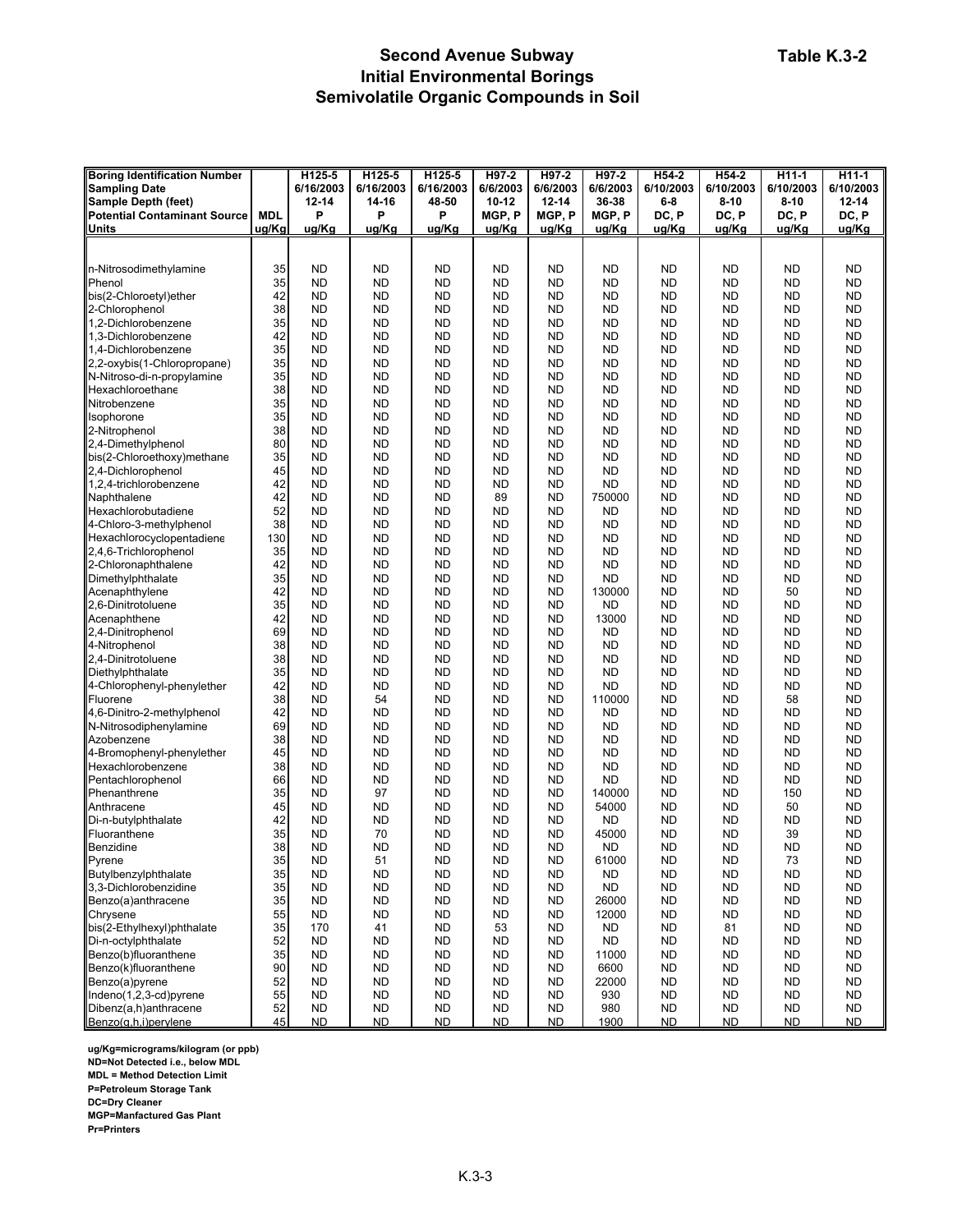# **Second Avenue Subway Initial Environmental Borings Semivolatile Organic Compounds in Soil**

| <b>Boring Identification Number</b> |            | H4-1      | H4-1      | $H4-1$    | $HP-4$     | $HP-4$     | $HP-4$     | $HW-4$    | $HW-4$    |
|-------------------------------------|------------|-----------|-----------|-----------|------------|------------|------------|-----------|-----------|
| <b>Sampling Date</b>                |            | 6/11/2003 | 6/11/2003 | 6/11/2003 | 6/12/2003  | 6/12/2003  | 6/13/2003  | 6/17/2003 | 6/18/2003 |
|                                     |            | $12 - 14$ | 28-30     | 42-44     |            | 26-28      |            |           | 14-16     |
| Sample Depth (feet)                 |            |           |           |           | 16-18      |            | 56-58      | $8-9$     |           |
| <b>Potential Contaminant Source</b> | <b>MDL</b> | DC, P     | DC, P     | DC, P     | MGP, DC, P | MGP, DC, P | MGP, DC, P | P, Pr     | P, Pr     |
| <b>Units</b>                        | ug/Kg      | ug/Kg     | ug/Kg     | ug/Kg     | ug/Kg      | ug/Kg      | ug/Kg      | ug/Kg     | ug/Kg     |
|                                     |            |           |           |           |            |            |            |           |           |
|                                     |            |           |           |           |            |            |            |           |           |
| n-Nitrosodimethylamine              | 35         | <b>ND</b> | <b>ND</b> | <b>ND</b> | <b>ND</b>  | <b>ND</b>  | <b>ND</b>  | <b>ND</b> | <b>ND</b> |
| Phenol                              | 35         | <b>ND</b> | <b>ND</b> | <b>ND</b> | <b>ND</b>  | <b>ND</b>  | <b>ND</b>  | <b>ND</b> | <b>ND</b> |
| bis(2-Chloroetyl)ether              | 42         | ND        | <b>ND</b> | <b>ND</b> | <b>ND</b>  | <b>ND</b>  | <b>ND</b>  | <b>ND</b> | <b>ND</b> |
| 2-Chlorophenol                      | 38         | ND        | <b>ND</b> | <b>ND</b> | <b>ND</b>  | <b>ND</b>  | <b>ND</b>  | <b>ND</b> | <b>ND</b> |
| 1,2-Dichlorobenzene                 | 35         | <b>ND</b> | <b>ND</b> | <b>ND</b> | <b>ND</b>  | <b>ND</b>  | <b>ND</b>  | <b>ND</b> | <b>ND</b> |
| 1.3-Dichlorobenzene                 | 42         | ND        | <b>ND</b> | <b>ND</b> | <b>ND</b>  | <b>ND</b>  | <b>ND</b>  | <b>ND</b> | <b>ND</b> |
| 1,4-Dichlorobenzene                 | 35         | ND        | <b>ND</b> | <b>ND</b> | <b>ND</b>  | <b>ND</b>  | <b>ND</b>  | <b>ND</b> | <b>ND</b> |
|                                     |            |           |           |           |            |            |            |           |           |
| 2,2-oxybis(1-Chloropropane)         | 35         | ND        | <b>ND</b> | <b>ND</b> | <b>ND</b>  | <b>ND</b>  | <b>ND</b>  | ND        | <b>ND</b> |
| N-Nitroso-di-n-propylamine          | 35         | ND        | <b>ND</b> | <b>ND</b> | <b>ND</b>  | <b>ND</b>  | <b>ND</b>  | <b>ND</b> | <b>ND</b> |
| Hexachloroethane                    | 38         | ND        | <b>ND</b> | <b>ND</b> | <b>ND</b>  | <b>ND</b>  | <b>ND</b>  | <b>ND</b> | <b>ND</b> |
| Nitrobenzene                        | 35         | ND        | <b>ND</b> | <b>ND</b> | <b>ND</b>  | <b>ND</b>  | <b>ND</b>  | <b>ND</b> | <b>ND</b> |
| Isophorone                          | 35         | ND        | <b>ND</b> | <b>ND</b> | <b>ND</b>  | <b>ND</b>  | <b>ND</b>  | <b>ND</b> | <b>ND</b> |
| 2-Nitrophenol                       | 38         | ND        | <b>ND</b> | <b>ND</b> | <b>ND</b>  | <b>ND</b>  | <b>ND</b>  | <b>ND</b> | <b>ND</b> |
| 2,4-Dimethylphenol                  | 80         | ND        | <b>ND</b> | <b>ND</b> | <b>ND</b>  | <b>ND</b>  | <b>ND</b>  | <b>ND</b> | <b>ND</b> |
| bis(2-Chloroethoxy)methane          | 35         | ND        | <b>ND</b> | <b>ND</b> | <b>ND</b>  | <b>ND</b>  | <b>ND</b>  | <b>ND</b> | <b>ND</b> |
| 2,4-Dichlorophenol                  | 45         | ND        | <b>ND</b> | ND        | <b>ND</b>  | <b>ND</b>  | <b>ND</b>  | <b>ND</b> | <b>ND</b> |
| 1,2,4-trichlorobenzene              | 42         | <b>ND</b> | <b>ND</b> | <b>ND</b> | <b>ND</b>  | <b>ND</b>  | <b>ND</b>  | <b>ND</b> | <b>ND</b> |
| Naphthalene                         | 42         | ND        | <b>ND</b> | <b>ND</b> | <b>ND</b>  | 540        | <b>ND</b>  | <b>ND</b> | <b>ND</b> |
|                                     |            |           |           |           |            |            |            |           |           |
| Hexachlorobutadiene                 | 52         | ND        | <b>ND</b> | <b>ND</b> | <b>ND</b>  | <b>ND</b>  | <b>ND</b>  | <b>ND</b> | <b>ND</b> |
| 4-Chloro-3-methylphenol             | 38         | ND        | <b>ND</b> | <b>ND</b> | <b>ND</b>  | <b>ND</b>  | <b>ND</b>  | <b>ND</b> | <b>ND</b> |
| Hexachlorocyclopentadiene           | 130        | <b>ND</b> | <b>ND</b> | <b>ND</b> | <b>ND</b>  | <b>ND</b>  | <b>ND</b>  | <b>ND</b> | <b>ND</b> |
| 2,4,6-Trichlorophenol               | 35         | ND        | <b>ND</b> | <b>ND</b> | <b>ND</b>  | <b>ND</b>  | <b>ND</b>  | <b>ND</b> | <b>ND</b> |
| 2-Chloronaphthalene                 | 42         | ND        | <b>ND</b> | <b>ND</b> | <b>ND</b>  | <b>ND</b>  | <b>ND</b>  | <b>ND</b> | <b>ND</b> |
| Dimethylphthalate                   | 35         | ND        | <b>ND</b> | <b>ND</b> | <b>ND</b>  | <b>ND</b>  | <b>ND</b>  | ND        | <b>ND</b> |
| Acenaphthylene                      | 42         | ND        | <b>ND</b> | <b>ND</b> | <b>ND</b>  | <b>ND</b>  | <b>ND</b>  | <b>ND</b> | <b>ND</b> |
| 2,6-Dinitrotoluene                  | 35         | ND        | <b>ND</b> | <b>ND</b> | <b>ND</b>  | <b>ND</b>  | <b>ND</b>  | <b>ND</b> | <b>ND</b> |
| Acenaphthene                        | 42         | <b>ND</b> | <b>ND</b> | <b>ND</b> | <b>ND</b>  | <b>ND</b>  | <b>ND</b>  | <b>ND</b> | <b>ND</b> |
| 2,4-Dinitrophenol                   | 69         | ND        | <b>ND</b> | <b>ND</b> | <b>ND</b>  | <b>ND</b>  | <b>ND</b>  | <b>ND</b> | <b>ND</b> |
| 4-Nitrophenol                       | 38         | ND        | <b>ND</b> | <b>ND</b> | <b>ND</b>  | <b>ND</b>  | <b>ND</b>  | <b>ND</b> | <b>ND</b> |
|                                     |            |           |           |           |            |            |            |           |           |
| 2,4-Dinitrotoluene                  | 38         | <b>ND</b> | <b>ND</b> | <b>ND</b> | <b>ND</b>  | <b>ND</b>  | <b>ND</b>  | <b>ND</b> | <b>ND</b> |
| Diethylphthalate                    | 35         | ND        | <b>ND</b> | <b>ND</b> | <b>ND</b>  | <b>ND</b>  | <b>ND</b>  | <b>ND</b> | <b>ND</b> |
| 4-Chlorophenyl-phenylether          | 42         | ND        | <b>ND</b> | <b>ND</b> | <b>ND</b>  | <b>ND</b>  | <b>ND</b>  | <b>ND</b> | <b>ND</b> |
| Fluorene                            | 38         | ND        | <b>ND</b> | <b>ND</b> | <b>ND</b>  | <b>ND</b>  | <b>ND</b>  | ND        | <b>ND</b> |
| 4,6-Dinitro-2-methylphenol          | 42         | ND        | <b>ND</b> | <b>ND</b> | <b>ND</b>  | <b>ND</b>  | <b>ND</b>  | <b>ND</b> | <b>ND</b> |
| N-Nitrosodiphenylamine              | 69         | ND        | <b>ND</b> | <b>ND</b> | <b>ND</b>  | <b>ND</b>  | <b>ND</b>  | <b>ND</b> | <b>ND</b> |
| Azobenzene                          | 38         | ND        | <b>ND</b> | <b>ND</b> | <b>ND</b>  | <b>ND</b>  | <b>ND</b>  | <b>ND</b> | <b>ND</b> |
| 4-Bromophenyl-phenylether           | 45         | ND        | <b>ND</b> | <b>ND</b> | <b>ND</b>  | <b>ND</b>  | <b>ND</b>  | <b>ND</b> | <b>ND</b> |
| Hexachlorobenzene                   | 38         | ND        | <b>ND</b> | <b>ND</b> | <b>ND</b>  | <b>ND</b>  | <b>ND</b>  | <b>ND</b> | <b>ND</b> |
| Pentachlorophenol                   | 66         | ND        | <b>ND</b> | <b>ND</b> | <b>ND</b>  | <b>ND</b>  | <b>ND</b>  | <b>ND</b> | <b>ND</b> |
| Phenanthrene                        | 35         | ND        | 270       | <b>ND</b> | <b>ND</b>  | <b>ND</b>  | <b>ND</b>  | <b>ND</b> | <b>ND</b> |
| Anthracene                          | 45         | ND        | 340       | ND        | <b>ND</b>  | <b>ND</b>  | <b>ND</b>  | ND        | <b>ND</b> |
| Di-n-butylphthalate                 | 42         | <b>ND</b> | <b>ND</b> | <b>ND</b> | <b>ND</b>  | <b>ND</b>  | <b>ND</b>  | <b>ND</b> | <b>ND</b> |
| Fluoranthene                        | 35         | ND        | 150       | <b>ND</b> | <b>ND</b>  | <b>ND</b>  | <b>ND</b>  | <b>ND</b> | <b>ND</b> |
|                                     |            |           |           |           |            |            |            |           |           |
| Benzidine                           | 38         | ND        | <b>ND</b> | <b>ND</b> | <b>ND</b>  | <b>ND</b>  | <b>ND</b>  | <b>ND</b> | <b>ND</b> |
| Pyrene                              | 35         | ND        | 160       | <b>ND</b> | <b>ND</b>  | ND         | <b>ND</b>  | ND        | <b>ND</b> |
| Butylbenzylphthalate                | 35         | <b>ND</b> | <b>ND</b> | <b>ND</b> | <b>ND</b>  | <b>ND</b>  | <b>ND</b>  | <b>ND</b> | <b>ND</b> |
| 3,3-Dichlorobenzidine               | 35         | <b>ND</b> | ND        | <b>ND</b> | <b>ND</b>  | <b>ND</b>  | <b>ND</b>  | <b>ND</b> | ND.       |
| Benzo(a)anthracene                  | 35         | ND        | ND        | <b>ND</b> | <b>ND</b>  | <b>ND</b>  | <b>ND</b>  | <b>ND</b> | <b>ND</b> |
| Chrysene                            | 55         | ND        | ND        | <b>ND</b> | <b>ND</b>  | <b>ND</b>  | <b>ND</b>  | <b>ND</b> | ND.       |
| bis(2-Ethylhexyl)phthalate          | 35         | <b>ND</b> | <b>ND</b> | <b>ND</b> | <b>ND</b>  | <b>ND</b>  | 44         | 350       | 47        |
| Di-n-octylphthalate                 | 52         | <b>ND</b> | <b>ND</b> | <b>ND</b> | <b>ND</b>  | <b>ND</b>  | <b>ND</b>  | <b>ND</b> | <b>ND</b> |
| Benzo(b)fluoranthene                | 35         | <b>ND</b> | <b>ND</b> | <b>ND</b> | <b>ND</b>  | <b>ND</b>  | <b>ND</b>  | <b>ND</b> | ND        |
| Benzo(k)fluoranthene                | 90         | <b>ND</b> | <b>ND</b> | <b>ND</b> | <b>ND</b>  | <b>ND</b>  | <b>ND</b>  | <b>ND</b> | ND.       |
| Benzo(a)pyrene                      | 52         | ND        | ND        | <b>ND</b> | <b>ND</b>  | <b>ND</b>  | <b>ND</b>  | <b>ND</b> | ND.       |
| Indeno(1,2,3-cd)pyrene              | 55         | <b>ND</b> | ND        | <b>ND</b> | <b>ND</b>  | <b>ND</b>  | <b>ND</b>  | <b>ND</b> | ND.       |
|                                     |            |           |           |           |            |            |            |           |           |
| Dibenz(a,h)anthracene               | 52         | <b>ND</b> | <b>ND</b> | <b>ND</b> | <b>ND</b>  | <b>ND</b>  | <b>ND</b>  | <b>ND</b> | <b>ND</b> |
| Benzo(g,h,i)perylene                | 45         | ND        | <b>ND</b> | <b>ND</b> | <b>ND</b>  | <b>ND</b>  | <b>ND</b>  | <b>ND</b> | <b>ND</b> |

**ug/Kg=micrograms/kilogram (or ppb)**

**ND=Not Detected i.e., below MDL**

**MDL = Method Detection Limit**

**P=Petroleum Storage Tank**

**DC=Dry Cleaner**

**MGP=Manfactured Gas Plant**

**Pr=Printers**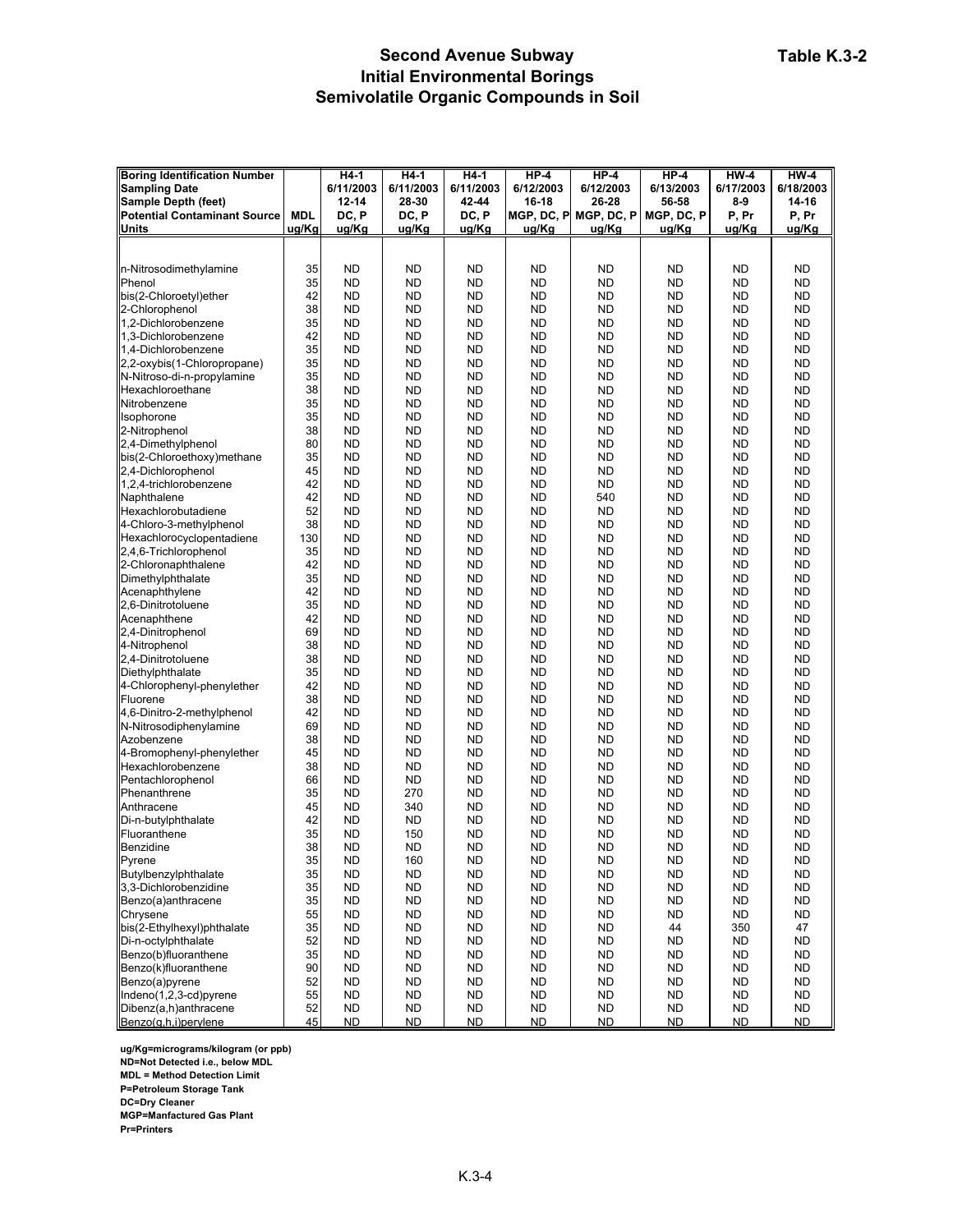### **Second Avenue Subway Initial Environmental Borings PCBs in Soil**

| <b>Boring Identification Number</b><br><b>Sampling Date</b> |            | H <sub>125-5</sub><br>6/16/2003 | H125-5<br>6/16/2003 | H125-5<br>6/16/2003 | $HW-4$<br>6/17/2003 | $HW-4$<br>6/18/2003 |
|-------------------------------------------------------------|------------|---------------------------------|---------------------|---------------------|---------------------|---------------------|
| Sample Depth (feet)                                         |            | $12 - 14$                       | 14-16               | 48-50               | 8-9                 | 14-16               |
| <b>IPotential Contaminant Source</b>                        | <b>MDL</b> |                                 |                     |                     | P, Pr               |                     |
| <b>Units</b>                                                | mg/Kg      | mg/Kg                           | mg/Kg               | mg/Kg               | mg/Kg               | mg/Kg               |
|                                                             |            |                                 |                     |                     |                     |                     |
| Aroclor 1016                                                | 5.9        | ND.                             | <b>ND</b>           | <b>ND</b>           | <b>ND</b>           | <b>ND</b>           |
| Aroclor 1221                                                | 1.5        | <b>ND</b>                       | ND.                 | <b>ND</b>           | <b>ND</b>           | <b>ND</b>           |
| Aroclor 1232                                                | 9.0        | <b>ND</b>                       | <b>ND</b>           | <b>ND</b>           | <b>ND</b>           | <b>ND</b>           |
| Aroclor 1242                                                | 2.5        | ND.                             | ND.                 | <b>ND</b>           | <b>ND</b>           | <b>ND</b>           |
| Aroclor 1248                                                | 6.2        | <b>ND</b>                       | <b>ND</b>           | <b>ND</b>           | <b>ND</b>           | <b>ND</b>           |
| Aroclor 1254                                                | 12.0       | <b>ND</b>                       | <b>ND</b>           | <b>ND</b>           | <b>ND</b>           | <b>ND</b>           |
| Aroclor 1260                                                | 2.3        | ND.                             | ND.                 | <b>ND</b>           | <b>ND</b>           | <b>ND</b>           |
| <b>Total Aroclors</b>                                       |            |                                 |                     |                     |                     |                     |

**ug/Kg=micrograms/kilogram (or ppb) ND=Not Detected i.e., below MDL MDL = Method Detection Limit**

**P=Petroleum Storage Tank**

**DC=Dry Cleaner**

**MGP=Manfactured Gas Plant**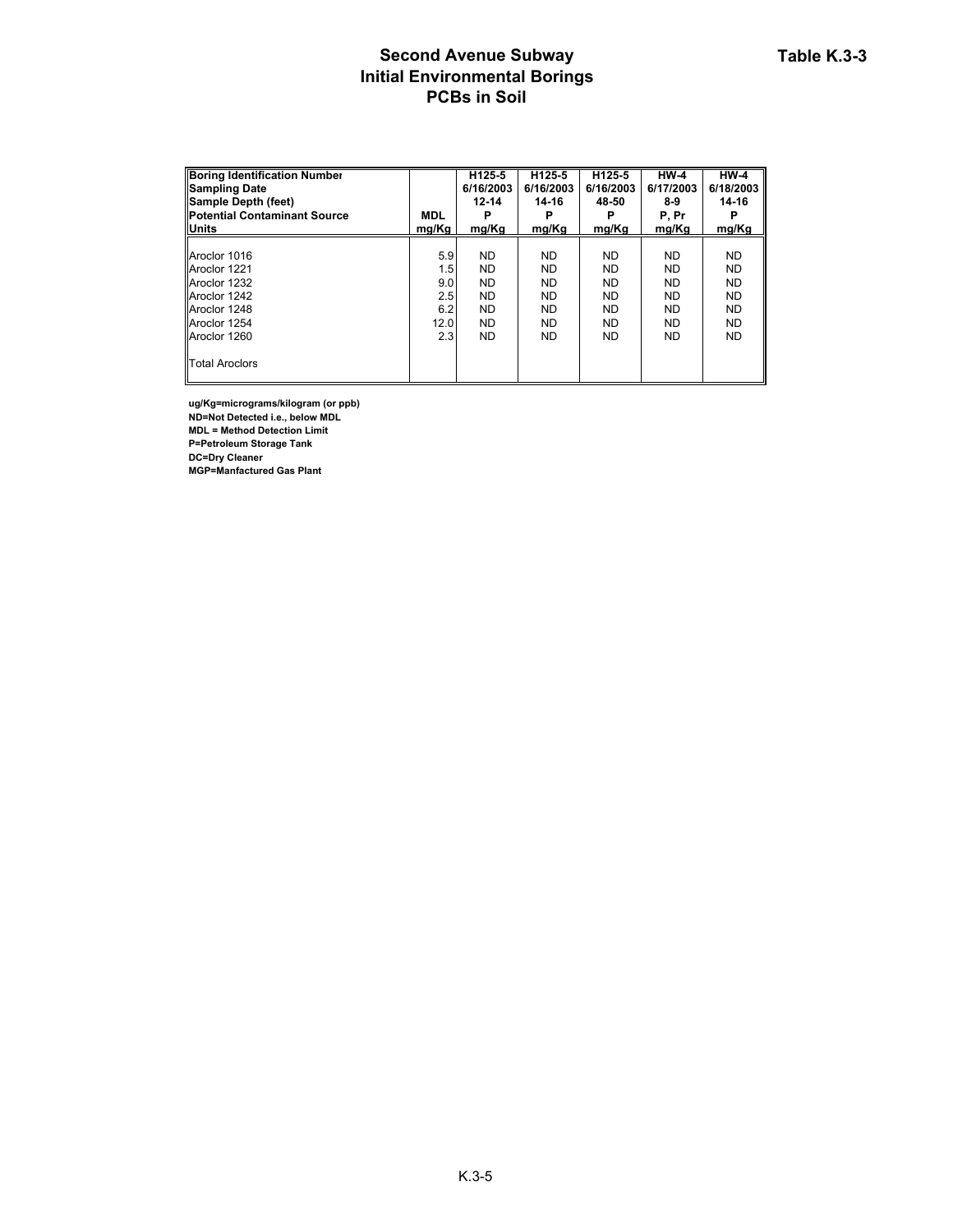# **Second Avenue Subway Initial Environmental Borings Metals in Soil**

| <b>Boring Identification Number</b> |            | H125-5    | H125-5    | H125-5    | H97-2          | H97-2     | H97-2     | $HP-4$     | $HW-4$    | <b>HW-4</b> |
|-------------------------------------|------------|-----------|-----------|-----------|----------------|-----------|-----------|------------|-----------|-------------|
| <b>Sampling Date</b>                |            | 6/16/2003 | 6/16/2003 | 6/16/2003 | 6/6/2003       | 6/6/2003  | 6/6/2003  | 6/12/2003  | 6/17/2003 | 6/18/2003   |
| Sample Depth (feet)                 |            | $12 - 14$ | 14-16     | 48-50     | $10 - 12$      | $12 - 14$ | 36-38     | 26-28      | $8-9$     | 14-16       |
| Potential Contaminant Source        | <b>MDL</b> | P         | P         | P         | MGP, P         | MGP, P    | MGP.P     | MGP, DC, P | P, Pr     | P, Pr       |
| <b>Units</b>                        | mg/Kg      | mg/Kg     | mg/Kg     | mg/Kg     | mg/Kg          | mg/Kg     | mg/Kg     | mg/Kg      | mg/Kg     | mg/Kg       |
|                                     |            |           |           |           |                |           |           |            |           |             |
| Aluminum                            | 0.81       | 4130      | 2850      | 5910      | 5170           | 15200     | 7360      | 2990       | 530       | 2020        |
| Antimony                            | 0.29       | 0.46      | 0.41      | <b>ND</b> | 7.5            | 0.47      | 0.33      | <b>ND</b>  | 0.41      | <b>ND</b>   |
| Arsenic                             | 0.32       | 0.8       | 0.6       | 2.8       | 13.3           | 7.5       | 1.1       | 0.57       | 0.53      | 5.5         |
| Barium                              | 0.17       | 27.2      | 24.1      | 91.6      | 349            | 44.2      | 40.6      | 10.5       | 7.5       | 9.6         |
| Beryllium                           | 0.01       | 0.23      | 0.17      | 0.38      | 0.43           | 0.76      | 0.45      | 0.17       | 0.03      | 0.13        |
| Cadmium                             | 0.06       | 0.07      | <b>ND</b> | 0.22      | 0.45           | 0.44      | 0.18      | <b>ND</b>  | <b>ND</b> | 0.15        |
| Calcium                             | 2.9        | 846       | 806       | 23500     | 9520           | 2440      | 1560      | 1710       | 2520      | 1600        |
| Chromium                            | 0.09       | 22.4      | 10.6      | 11        | 9.8            | 24.6      | 15.9      | 8.1        | 2.2       | 6.2         |
| Cobalt                              | 0.09       | 3.5       | 2.7       | 7.1       | 6              | 9         | 4.1       | 3.3        | 0.39      | 10.3        |
| Copper                              | 0.19       | 20        | 14.2      | 21.3      | 82.6           | 14        | 17.2      | 10.9       | 3.3       | 5.7         |
| Cyanide                             | 0.5        | <b>NA</b> | <b>NA</b> | <b>NA</b> | ND*            | $ND^*$    | $ND^*$    | <b>ND</b>  | <b>NA</b> | <b>NA</b>   |
| Iron                                | 2.0        | 6460      | 4600      | 13600     | 21300          | 21800     | 10100     | 6460       | 1450      | 4030        |
| <b>ILead</b>                        | 0.22       | 5.1       | 3.2       | 9.3       | 964            | 25.2      | 6         | 5.1        | 11.2      | 4.9         |
| Magnesium                           | 1.7        | 1490      | 1300      | 8220      | 1260           | 5850      | 3050      | 1650       | 473       | 1070        |
| Manganese                           | 0.01       | 125       | 38.4      | 440       | 243            | 369       | 78.2      | 100        | 24.2      | 37.9        |
| Mercury                             | 0.01       | 0.12      | <b>ND</b> | <b>ND</b> | 1.1            | 0.06      | <b>ND</b> | <b>ND</b>  | 0.03      | <b>ND</b>   |
| <b>Nickel</b>                       | 0.27       | 8.1       | 7.3       | 14.7      | 14.7           | 21.1      | 16.3      | 20.6       | 1.2       | 14.2        |
| Potassium                           | 4.46       | 488       | 386       | 1790      | 751            | 4050      | 2180      | 492        | 97.4      | 356         |
| Selenium                            | 0.41       | <b>ND</b> | <b>ND</b> | 0.63      | 1.1            | <b>ND</b> | <b>ND</b> | <b>ND</b>  | <b>ND</b> | <b>ND</b>   |
| Silver                              | 0.46       | 0.48      | 0.45      | 1.1       | $\overline{2}$ | 0.91      | <b>ND</b> | 0.46       | <b>ND</b> | <b>ND</b>   |
| Sodium                              | 49.1       | 300       | 172       | 194       | 811            | 1510      | 395       | 392        | 147       | 200         |
| Thallium                            | 0.72       | <b>ND</b> | <b>ND</b> | <b>ND</b> | 0.76           | <b>ND</b> | <b>ND</b> | <b>ND</b>  | <b>ND</b> | <b>ND</b>   |
| Vanadium                            | 0.12       | 11.9      | 12        | 17.1      | 19.5           | 37.3      | 17.6      | 9.1        | 2.4       | 10.6        |
| Zinc                                | 0.07       | 12        | 10.5      | 23.8      | 34.8           | 41.2      | 22.7      | 11.7       | 11.2      | 16.3        |

**mg/Kg=milligrams/kilogram (or ppm)**

**ND=Not Detected i.e., below MDL**

**NA=Not Analzyed for Metals**

**MDL = Method Detection Limit**

**P=Petroleum Storage Tank**

**DC=Dry Cleaner**

**MGP=Manfactured Gas Plant**

**Pr=Printers**

**\*= holding time exceeded, sample concentration possible higher**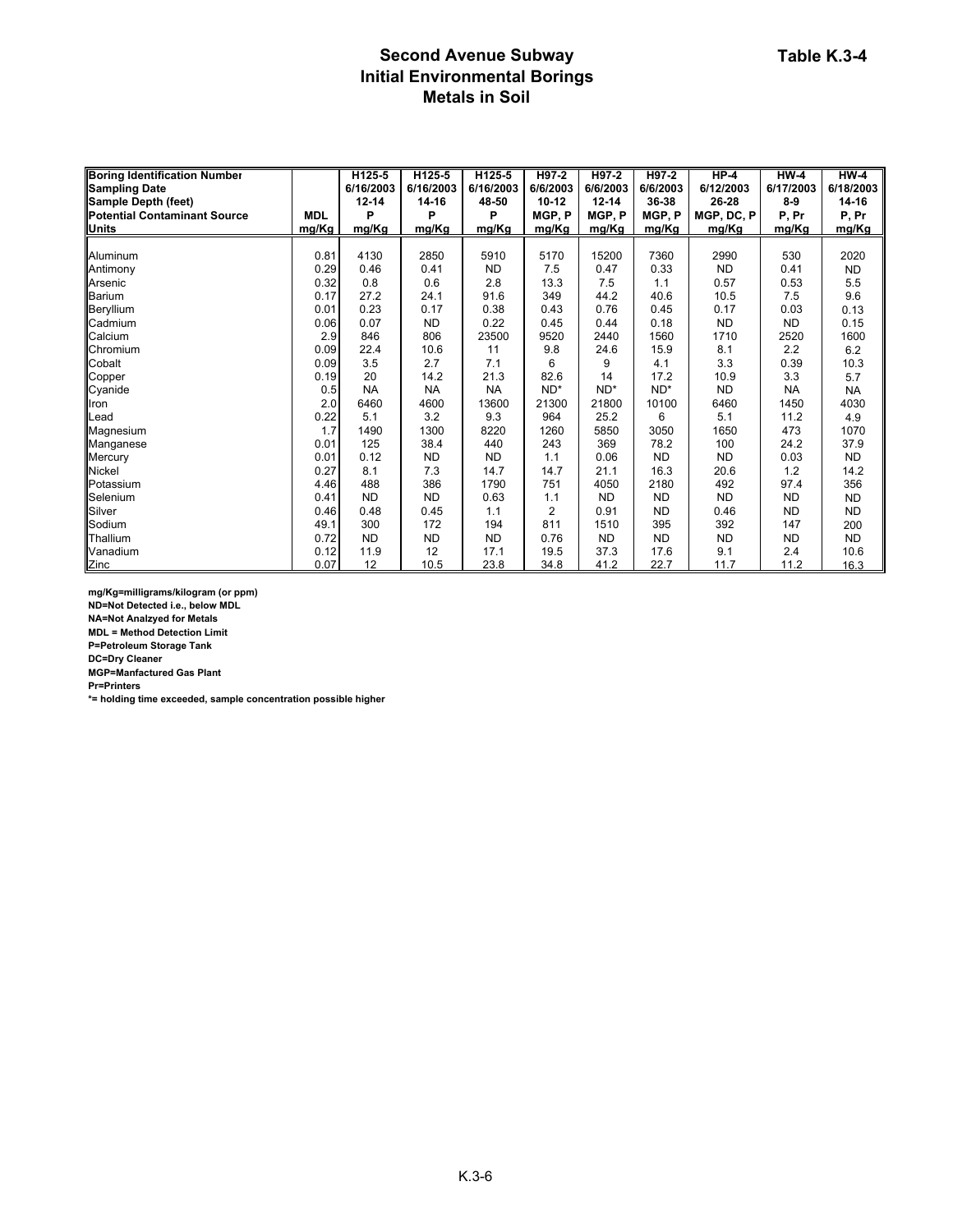#### **Second Avenue Subway Initial Environmental Borings Volatile Organic Compounds in Groundwater**

| <b>Boring Identification Number</b> |            | H125-5    | H97-2     | $H4-1$    | $HP-4$     | $HW-4$    |
|-------------------------------------|------------|-----------|-----------|-----------|------------|-----------|
| <b>Sampling Date</b>                |            | 7/25/2003 | 7/28/2003 | 7/29/2003 | 7/30/2003  | 7/30/2003 |
| <b>Potential Contaminant Source</b> | <b>MDL</b> | P         | MGP, P    | DC, P     | MGP, DC, P | P. Pr     |
| Units                               | ug/l       | ug/l      | ug/l      | ug/l      | ug/l       | ug/l      |
|                                     |            |           |           |           |            |           |
| Chloromethane                       | 0.51       | <b>ND</b> | <b>ND</b> | <b>ND</b> | <b>ND</b>  | <b>ND</b> |
| Vinyl Chloride                      | 0.79       | <b>ND</b> | <b>ND</b> | <b>ND</b> | <b>ND</b>  | <b>ND</b> |
| <b>Bromomethane</b>                 | 0.38       | <b>ND</b> | <b>ND</b> | <b>ND</b> | <b>ND</b>  | <b>ND</b> |
| Chloroethane                        | 2.4        | <b>ND</b> | <b>ND</b> | <b>ND</b> | <b>ND</b>  | <b>ND</b> |
| Trichlorofluromethane               | 0.73       | <b>ND</b> | <b>ND</b> | <b>ND</b> | <b>ND</b>  | <b>ND</b> |
| 1,1-Dichloroethene                  | 0.69       | <b>ND</b> | <b>ND</b> | <b>ND</b> | <b>ND</b>  | <b>ND</b> |
| Acrolein                            | 4.9        | <b>ND</b> | <b>ND</b> | <b>ND</b> | <b>ND</b>  | <b>ND</b> |
| Acrylonitrile                       | 3.5        | <b>ND</b> | <b>ND</b> | <b>ND</b> | <b>ND</b>  | <b>ND</b> |
| Methyl tert-butyl Ether             | 1          | <b>ND</b> | <b>ND</b> | <b>ND</b> | <b>ND</b>  | <b>ND</b> |
| Methylene Chloride                  | 1.8        | 4.7       | <b>ND</b> | <b>ND</b> | <b>ND</b>  | <b>ND</b> |
| trans-1,2-Dichloroethene            | 0.81       | <b>ND</b> | <b>ND</b> | <b>ND</b> | <b>ND</b>  | <b>ND</b> |
| 1,1-Dichloroethane                  | 0.66       | <b>ND</b> | <b>ND</b> | <b>ND</b> | <b>ND</b>  | <b>ND</b> |
| Carbon Tetrachloride                | 0.47       | <b>ND</b> | <b>ND</b> | <b>ND</b> | <b>ND</b>  | <b>ND</b> |
| Chloroform                          | 0.61       | <b>ND</b> | <b>ND</b> | <b>ND</b> | <b>ND</b>  | <b>ND</b> |
| 1,1,1-Trichloroethane               | 0.75       | <b>ND</b> | <b>ND</b> | <b>ND</b> | <b>ND</b>  | <b>ND</b> |
| Benzene                             | 0.71       | <b>ND</b> | 140       | <b>ND</b> | <b>ND</b>  | <b>ND</b> |
| 1,2-Dichloroethane                  | 0.56       | <b>ND</b> | <b>ND</b> | <b>ND</b> | <b>ND</b>  | <b>ND</b> |
| Trichloroethene                     | 0.72       | <b>ND</b> | <b>ND</b> | 2.8       | <b>ND</b>  | <b>ND</b> |
| 1,2-Dichloropropane                 | 0.73       | <b>ND</b> | <b>ND</b> | <b>ND</b> | <b>ND</b>  | <b>ND</b> |
| Bromodichloromethane                | 0.73       | <b>ND</b> | <b>ND</b> | <b>ND</b> | <b>ND</b>  | <b>ND</b> |
| Toluene                             | 0.71       | <b>ND</b> | 97        | <b>ND</b> | <b>ND</b>  | <b>ND</b> |
| t-1,3-Dichloropropene               | 0.66       | <b>ND</b> | <b>ND</b> | <b>ND</b> | <b>ND</b>  | <b>ND</b> |
| cis-1,3-Dichloropropene             | 0.66       | <b>ND</b> | <b>ND</b> | <b>ND</b> | <b>ND</b>  | <b>ND</b> |
| 1,1,2-Trichloroethane               | 0.62       | <b>ND</b> | <b>ND</b> | <b>ND</b> | <b>ND</b>  | <b>ND</b> |
| 2-Chloroethyl vinyl ether           | 2.2        | <b>ND</b> | <b>ND</b> | <b>ND</b> | <b>ND</b>  | <b>ND</b> |
| Dibromochloromethane                | 0.66       | <b>ND</b> | <b>ND</b> | <b>ND</b> | <b>ND</b>  | <b>ND</b> |
| Tetrachloroethene                   | 0.7        | <b>ND</b> | <b>ND</b> | 8.7       | 1.8        | <b>ND</b> |
| Chlorobenzene                       | 0.78       | <b>ND</b> | <b>ND</b> | <b>ND</b> | <b>ND</b>  | <b>ND</b> |
| Ethyl Benzene                       | 0.76       | <b>ND</b> | 97        | <b>ND</b> | <b>ND</b>  | <b>ND</b> |
| m/p-Xylenes                         | 1.5        | <b>ND</b> | 87        | <b>ND</b> | <b>ND</b>  | <b>ND</b> |
| o-Xylene                            | 0.72       | <b>ND</b> | 120       | <b>ND</b> | <b>ND</b>  | <b>ND</b> |
| <b>Bromoform</b>                    | 0.49       | <b>ND</b> | <b>ND</b> | <b>ND</b> | <b>ND</b>  | <b>ND</b> |
| 1,1,2,2-Tetrachloroethane           | 0.7        | <b>ND</b> | <b>ND</b> | <b>ND</b> | <b>ND</b>  | <b>ND</b> |
| 1,3-Dichlorobenzene                 | 0.74       | <b>ND</b> | <b>ND</b> | <b>ND</b> | <b>ND</b>  | <b>ND</b> |
| 1,4-Dichlorobenzene                 | 0.93       | <b>ND</b> | <b>ND</b> | <b>ND</b> | <b>ND</b>  | <b>ND</b> |
| 1,2-Dichlorobenzene                 | 0.88       | <b>ND</b> | <b>ND</b> | <b>ND</b> | <b>ND</b>  | <b>ND</b> |

**ug/l=micrograms/liter (or ppb) ND=Not Detected i.e., below MDL MDL = Method Detection Limit P=Petroleum Storage Tank DC=Dry Cleaner MGP=Manfactured Gas Plant Pr=Printers**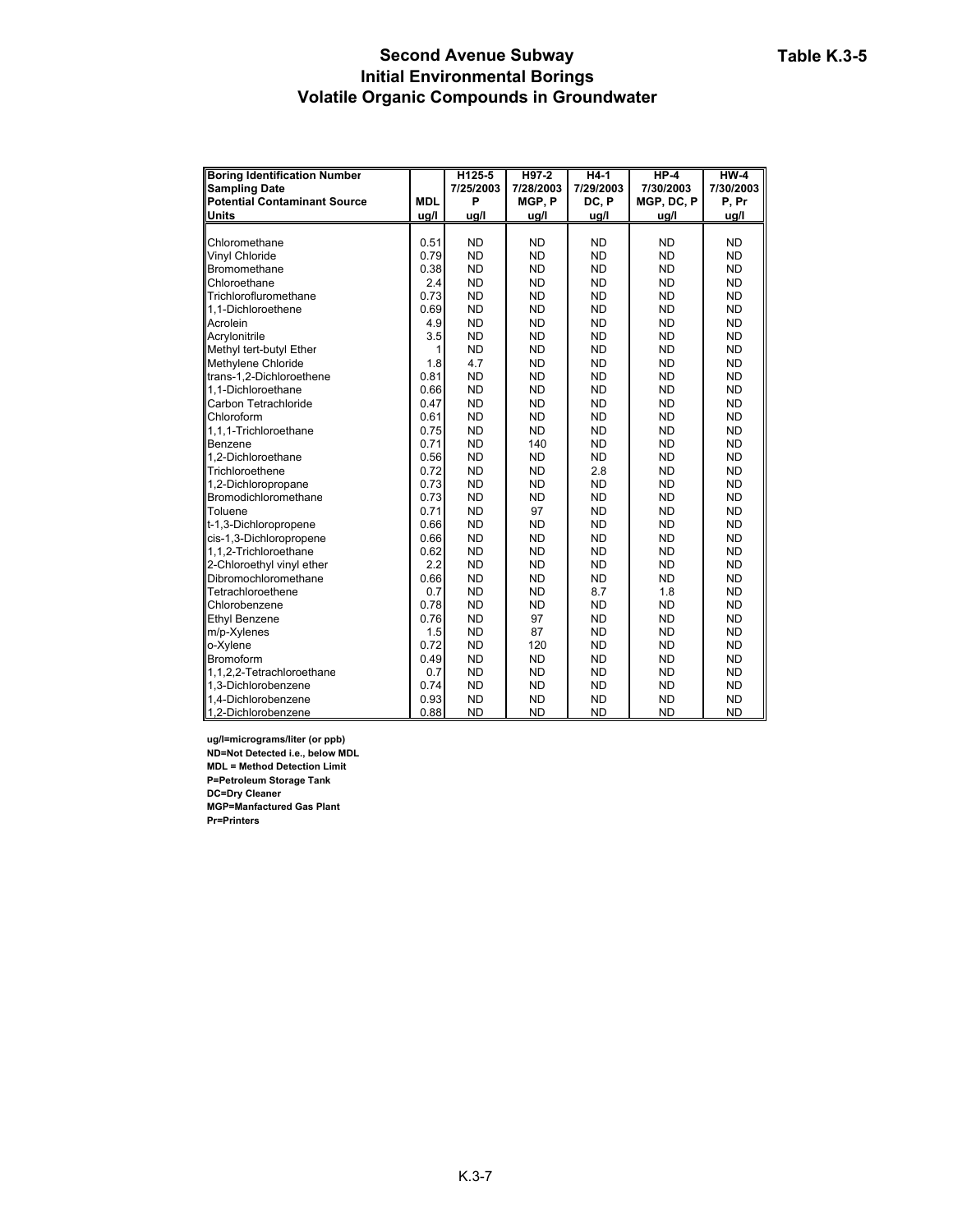#### **Second Avenue Subway Initial Environmental Borings Semivolatile Organic Compounds in Groundwater**

| <b>Boring Identification Number</b> |            | H125-5    | H97-2     | $H4-1$    | $HP-4$     | $HW-4$    |
|-------------------------------------|------------|-----------|-----------|-----------|------------|-----------|
| <b>Sampling Date</b>                |            | 7/25/2003 | 7/28/2003 | 7/29/2003 | 7/30/2003  | 7/30/2003 |
| <b>Potential Contaminant Source</b> | <b>MDL</b> | P         | MGP, P    | DC, P     | MGP, DC, P | P, Pr     |
| Units                               | ug/l       | ug/l      | ug/l      | ug/l      | ug/l       | ug/l      |
|                                     |            |           |           |           |            |           |
|                                     |            |           |           |           |            |           |
| n-Nitrosodimethylamine              | 1          | ND        | ND        | ND        | ND         | ND        |
| Phenol                              | 1          | ND        | ND        | ND        | ND         | ND        |
| bis(2-Chloroetyl)ether              | 1.2        | ND        | ND        | ND        | <b>ND</b>  | ND        |
| 2-Chlorophenol                      | 1.1        | ND        | ND        | ND        | <b>ND</b>  | ND        |
| 1,2-Dichlorobenzene                 | 1          | <b>ND</b> | ND        | <b>ND</b> | <b>ND</b>  | ND        |
| 1,3-Dichlorobenzene                 | 1.2        | <b>ND</b> | ND        | <b>ND</b> | <b>ND</b>  | <b>ND</b> |
| 1,4-Dichlorobenzene                 | 1          | ND        | ND        | ND        | <b>ND</b>  | ND        |
| 2,2-oxybis(1-Chloropropane)         | 1          | <b>ND</b> | <b>ND</b> | <b>ND</b> | <b>ND</b>  | <b>ND</b> |
| N-Nitroso-di-n-propylamine          | 1          | <b>ND</b> | ND        | <b>ND</b> | <b>ND</b>  | <b>ND</b> |
| Hexachloroethane                    | 1.1        | ND        | ND        | <b>ND</b> | <b>ND</b>  | ND        |
| Nitrobenzene                        | 1          | ND        | ND        | ND        | ND         | ND        |
| Isophorone                          | 1          | ND        | ND        | ND        | ND         | ND        |
| 2-Nitrophenol                       | 1.1        | <b>ND</b> | <b>ND</b> | <b>ND</b> | <b>ND</b>  | <b>ND</b> |
| 2,4-Dimethylphenol                  | 2.4        | ND        | 2.7       | ND        | <b>ND</b>  | ND        |
| bis(2-Chloroethoxy)methane          | 1          | ND        | ND        | <b>ND</b> | <b>ND</b>  | ND        |
| 2,4-Dichlorophenol                  | 1.4        | <b>ND</b> | <b>ND</b> | <b>ND</b> | <b>ND</b>  | ND        |
| 1,2,4-trichlorobenzene              | 1.2        | <b>ND</b> | <b>ND</b> | <b>ND</b> | <b>ND</b>  | <b>ND</b> |
| Naphthalene                         | 1.2        | ND        | 810       | ND        | <b>ND</b>  | ND        |
| Hexachlorobutadiene                 | 1.6        | ND        | ND        | ND        | ND         | ND        |
| 4-Chloro-3-methylphenol             | 1.1        | ND        | ND        | ND        | <b>ND</b>  | ND        |
| Hexachlorocyclopentadiene           | 4          | <b>ND</b> | ND        | <b>ND</b> | <b>ND</b>  | ND        |
| 2,4,6-Trichlorophenol               | 1          | <b>ND</b> | ND        | <b>ND</b> | <b>ND</b>  | <b>ND</b> |
| 2-Chloronaphthalene                 | 1.2        | ND        | 1.7       | ND        | <b>ND</b>  | ND        |
| Dimethylphthalate                   | 1          | <b>ND</b> | <b>ND</b> | <b>ND</b> | <b>ND</b>  | <b>ND</b> |
| Acenaphthylene                      | 1.2        | <b>ND</b> | 54        | <b>ND</b> | <b>ND</b>  | <b>ND</b> |
| 2,6-Dinitrotoluene                  | 1          | <b>ND</b> | <b>ND</b> | ND        | <b>ND</b>  | ND        |
| Acenaphthene                        | 1.2        | ND        | 5.6       | ND        | ND         | ND        |
| 2,4-Dinitrophenol                   | 2.1        | ND        | ND        | ND        | <b>ND</b>  | ND        |
| 4-Nitrophenol                       | 1.1        | ND        | ND        | ND        | <b>ND</b>  | ND        |
| 2,4-Dinitrotoluene                  | 1.1        | <b>ND</b> | ND        | <b>ND</b> | <b>ND</b>  | ND        |
| Diethylphthalate                    | 1          | <b>ND</b> | ND        | <b>ND</b> | <b>ND</b>  | <b>ND</b> |
| 4-Chlorophenyl-phenylether          | 1.2        | ND        | ND        | ND        | <b>ND</b>  | ND        |
| Fluorene                            | 1.1        | <b>ND</b> | 20        | <b>ND</b> | <b>ND</b>  | <b>ND</b> |
| 4,6-Dinitro-2-methylphenol          | 1.2        | <b>ND</b> | <b>ND</b> | <b>ND</b> | <b>ND</b>  | <b>ND</b> |
| N-Nitrosodiphenylamine              | 2.1        | <b>ND</b> | ND        | ND        | <b>ND</b>  | ND        |
| Azobenzene                          | 1.4        | ND        | ND        | ND        | ND         | ND        |
| 4-Bromophenyl-phenylether           | 1.4        | ND        | ND        | ND        | ND         | ND        |
| Hexachlorobenzene                   | 1.1        | <b>ND</b> | <b>ND</b> | <b>ND</b> | <b>ND</b>  | <b>ND</b> |
| Pentachlorophenol                   | 2          | ND        | ND        | ND        | <b>ND</b>  | ND        |
| Phenanthrene                        | 1          | ND        | 16        | <b>ND</b> | <b>ND</b>  | ND        |
| Anthracene                          | 1.4<br>1.2 | <b>ND</b> | 3.6       | ND        | <b>ND</b>  | ND        |
| Di-n-butylphthalate<br>Fluoranthene |            | <b>ND</b> | ND        | <b>ND</b> | <b>ND</b>  | <b>ND</b> |
| <b>Benzidine</b>                    | 1<br>1     | ND<br>ND  | 1.1<br>ND | ND<br>ND  | ND<br>ND   | ND<br>ND  |
| Pyrene                              | 1          | ND        | 1.4       | ND        | <b>ND</b>  | ND        |
| Butylbenzylphthalate                | 1          | ND        | <b>ND</b> | <b>ND</b> | ND         | <b>ND</b> |
| 3,3-Dichlorobenzidine               | 1          | ND        | ND.       | <b>ND</b> | ND         | ND        |
| Benzo(a)anthracene                  | 1          | ND        | ND.       | ND        | ND.        | ND.       |
| Chrysene                            | 1.7        | ND        | ND        | ND.       | <b>ND</b>  | ND        |
| bis(2-Ethylhexyl)phthalate          | 1          | <b>ND</b> | ND        | <b>ND</b> | 1.8        | 1.9       |
| Di-n-octylphthalate                 | 1.6        | ND        | ND        | ND        | ND         | ND.       |
| Benzo(b)fluoranthene                | 1          | ND        | ND        | ND        | ND         | ND.       |
| Benzo(k)fluoranthene                | 2.7        | ND        | ND        | ND        | ND         | ND.       |
| Benzo(a)pyrene                      | 1.6        | ND        | ND.       | ND.       | ND         | ND.       |
| Indeno(1,2,3-cd)pyrene              | 1.7        | ND        | ND        | <b>ND</b> | ND         | ND.       |
| Dibenz(a,h)anthracene               | 1.6        | ND        | ND.       | ND.       | ND         | ND.       |
| Benzo(g,h,i)perylene                | 1.4        | ND        | <b>ND</b> | ND        | ND         | <b>ND</b> |

**ug/l=micrograms/liter (or ppb)**

**ND=Not Detected i.e., below MDL**

**MDL = Method Detection Limit P=Petroleum Storage Tank**

**DC=Dry Cleaner**

**MGP=Manfactured Gas Plant**

**Pr=Printers**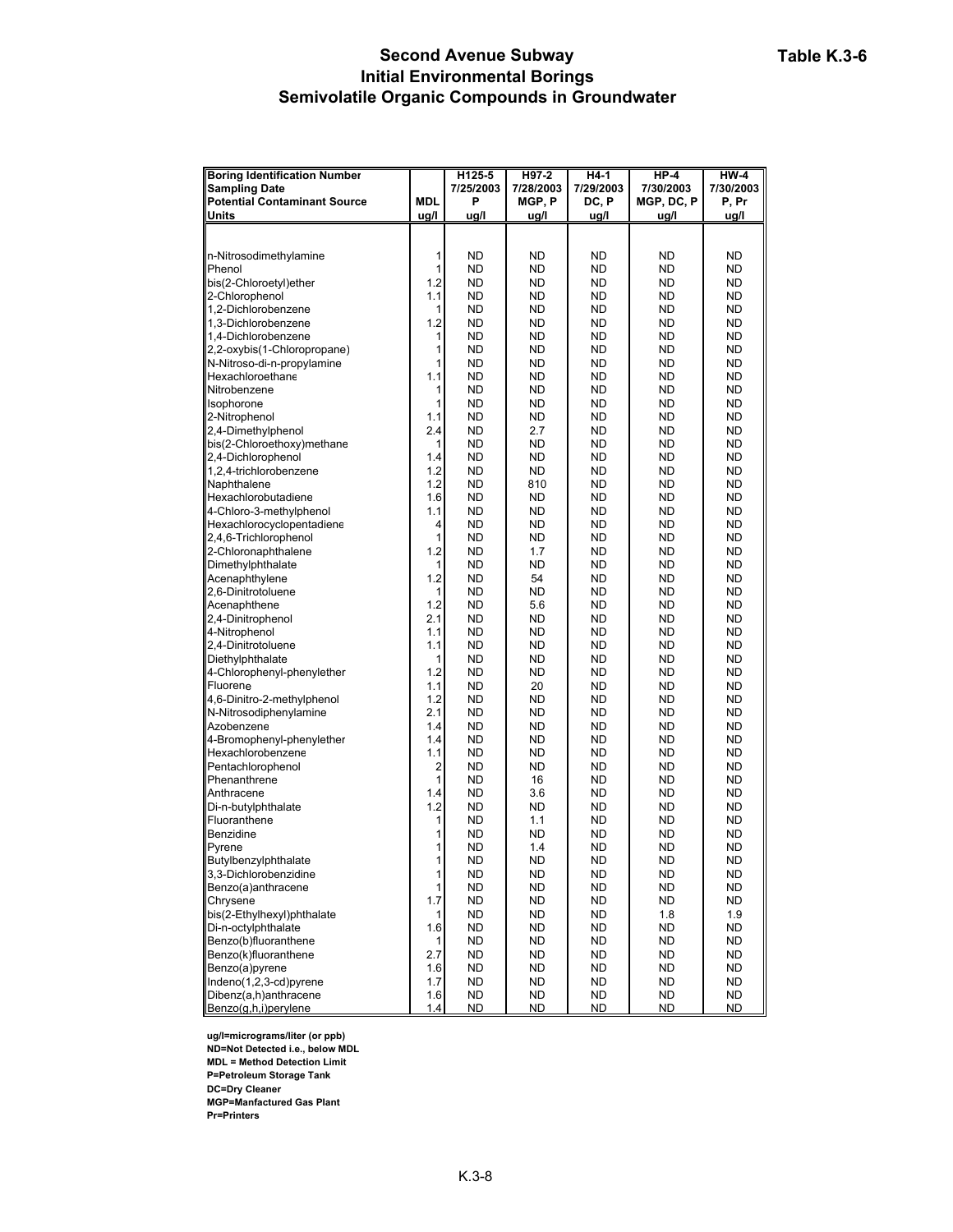# **Second Avenue Subway Initial Environmental Borings PCBs in Groundwater**

| <b>Boring Identification Number</b>  |            | H125-5    | H97-2     | H4-1      | $HP-4$             | $HW-4$    |
|--------------------------------------|------------|-----------|-----------|-----------|--------------------|-----------|
| <b>Sampling Date</b>                 |            | 7/25/2003 | 7/28/2003 | 7/29/2003 | 7/30/2003          | 7/30/2003 |
| <b>IPotential Contaminant Source</b> | <b>MDL</b> |           | MGP.P     | DC. P     | <b>IMGP. DC. P</b> | P. Pr     |
| <b>Units</b>                         | ug/l       | ug/l      | ug/l      | ug/l      | ug/l               | ug/l      |
|                                      |            |           |           |           |                    |           |
| Aroclor 1016                         | 0.2        | <b>ND</b> | <b>NA</b> | <b>NA</b> | <b>NA</b>          | <b>ND</b> |
| Aroclor 1221                         | 0.1        | <b>ND</b> | <b>NA</b> | <b>NA</b> | <b>NA</b>          | <b>ND</b> |
| Aroclor 1232                         | 0.1        | <b>ND</b> | <b>NA</b> | <b>NA</b> | <b>NA</b>          | <b>ND</b> |
| Aroclor 1242                         | 0.1        | <b>ND</b> | <b>NA</b> | <b>NA</b> | <b>NA</b>          | <b>ND</b> |
| Aroclor 1248                         | 0.1        | <b>ND</b> | <b>NA</b> | NA.       | <b>NA</b>          | <b>ND</b> |
| Aroclor 1254                         | 0.1        | <b>ND</b> | <b>NA</b> | <b>NA</b> | <b>NA</b>          | <b>ND</b> |
| Aroclor 1260                         | 0.01       | ND.       | <b>NA</b> | <b>NA</b> | <b>NA</b>          | <b>ND</b> |
| <b>Total Aroclors</b>                |            |           |           |           |                    |           |

**ug/l=micrograms/liter (or ppb) ND=Not Detected i.e., below MDL NA=Not Analyzed for PCBs MDL = Method Detection Limit P=Petroleum Storage Tank DC=Dry Cleaner MGP=Manfactured Gas Plant Pr=Printers**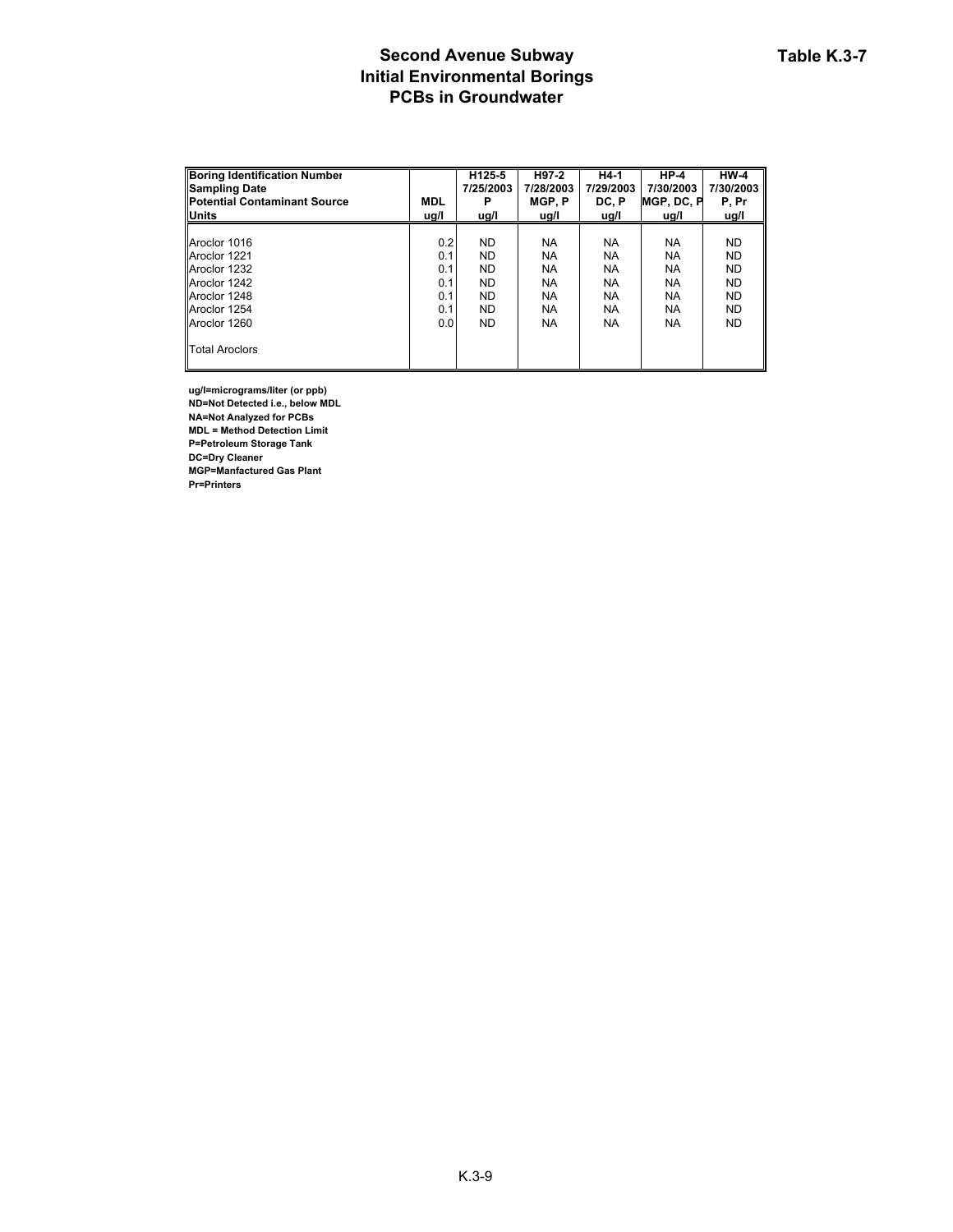# **Second Avenue Subway Initial Environmental Borings Metals in Groundwater**

| <b>Boring Identification Number</b> |            | H125-5    | H97-2     | H4-1      | $HP-4$     | $HW-4$    |
|-------------------------------------|------------|-----------|-----------|-----------|------------|-----------|
| <b>Sampling Date</b>                |            | 7/25/2003 | 7/28/2003 | 7/29/2003 | 7/30/2003  | 7/30/2003 |
| <b>Potential Contaminant Source</b> | <b>MDL</b> | P         | MGP, P    | DC, P     | MGP, DC, P | P, Pr     |
| <b>Units</b>                        | ug/l       | ug/l      | ug/l      | ug/l      | ug/l       | ug/l      |
|                                     |            |           |           |           |            |           |
| Aluminum                            | 18.40      | 175       | 1760      | <b>NA</b> | <b>NA</b>  | 152       |
| Antimony                            | 2.00       | <b>ND</b> | <b>ND</b> | <b>NA</b> | <b>NA</b>  | <b>ND</b> |
| Arsenic                             | 4.00       | <b>ND</b> | <b>ND</b> | <b>NA</b> | <b>NA</b>  | <b>ND</b> |
| Barium                              | 9.90       | 214       | 136       | <b>NA</b> | <b>NA</b>  | 138       |
| Beryllium                           | 0.10       | 0.13      | 0.44      | <b>NA</b> | <b>NA</b>  | <b>ND</b> |
| Cadmium                             | 0.80       | <b>ND</b> | <b>ND</b> | <b>NA</b> | <b>NA</b>  | <b>ND</b> |
| Calcium                             | 36.2       | 84400     | 74800     | <b>NA</b> | <b>NA</b>  | 144000    |
| Chromium                            | 1.40       | <b>ND</b> | 5.5       | <b>NA</b> | <b>NA</b>  | <b>ND</b> |
| Cobalt                              | 0.70       | 3.3       | 2.4       | NA.       | <b>NA</b>  | <b>ND</b> |
| Copper                              | 3.60       | 8         | 12.4      | <b>NA</b> | <b>NA</b>  | <b>ND</b> |
| Cyanide                             | 0.0        | <b>NA</b> | <b>ND</b> | <b>NA</b> | <b>NA</b>  | <b>NA</b> |
| Iron                                | 22.2       | 180       | 7660      | <b>NA</b> | <b>NA</b>  | 3060      |
| Lead                                | 3.00       | <b>ND</b> | 22.3      | <b>NA</b> | <b>NA</b>  | 3.7       |
| Magnesium                           | 7.0        | 21100     | 121000    | <b>NA</b> | <b>NA</b>  | 32900     |
| Manganese                           | 0.20       | 4360      | 755       | <b>NA</b> | <b>NA</b>  | 480       |
| Mercury                             | 0.20       | <b>ND</b> | <b>ND</b> | <b>NA</b> | <b>NA</b>  | ND.       |
| <b>Nickel</b>                       | 2.00       | 4.6       | 4.2       | <b>NA</b> | <b>NA</b>  | ND.       |
| Potassium                           | 27.30      | 10700     | 120000    | <b>NA</b> | <b>NA</b>  | 61000     |
| Selenium                            | 1.30       | 4.2       | 2.8       | <b>NA</b> | <b>NA</b>  | <b>ND</b> |
| Silver                              | 3.70       | <b>ND</b> | <b>ND</b> | <b>NA</b> | <b>NA</b>  | <b>ND</b> |
| Sodium                              | 217.2      | 110000    | 1300000   | <b>NA</b> | <b>NA</b>  | 140000    |
| Thallium                            | 5.30       | <b>ND</b> | <b>ND</b> | <b>NA</b> | <b>NA</b>  | <b>ND</b> |
| Vanadium                            | 1.40       | <b>ND</b> | 7.4       | <b>NA</b> | <b>NA</b>  | <b>ND</b> |
| Zinc                                | 1.80       | 11        | 31.7      | NA        | NA         | 34.1      |

**ug/l=micrograms/liter (or ppb) ND=Not Detected i.e., below MDL NA=Not Analyzed for metals MDL = Method Detection Limit P=Petroleum Storage Tank DC=Dry Cleaner MGP=Manfactured Gas Plant Pr=Printers**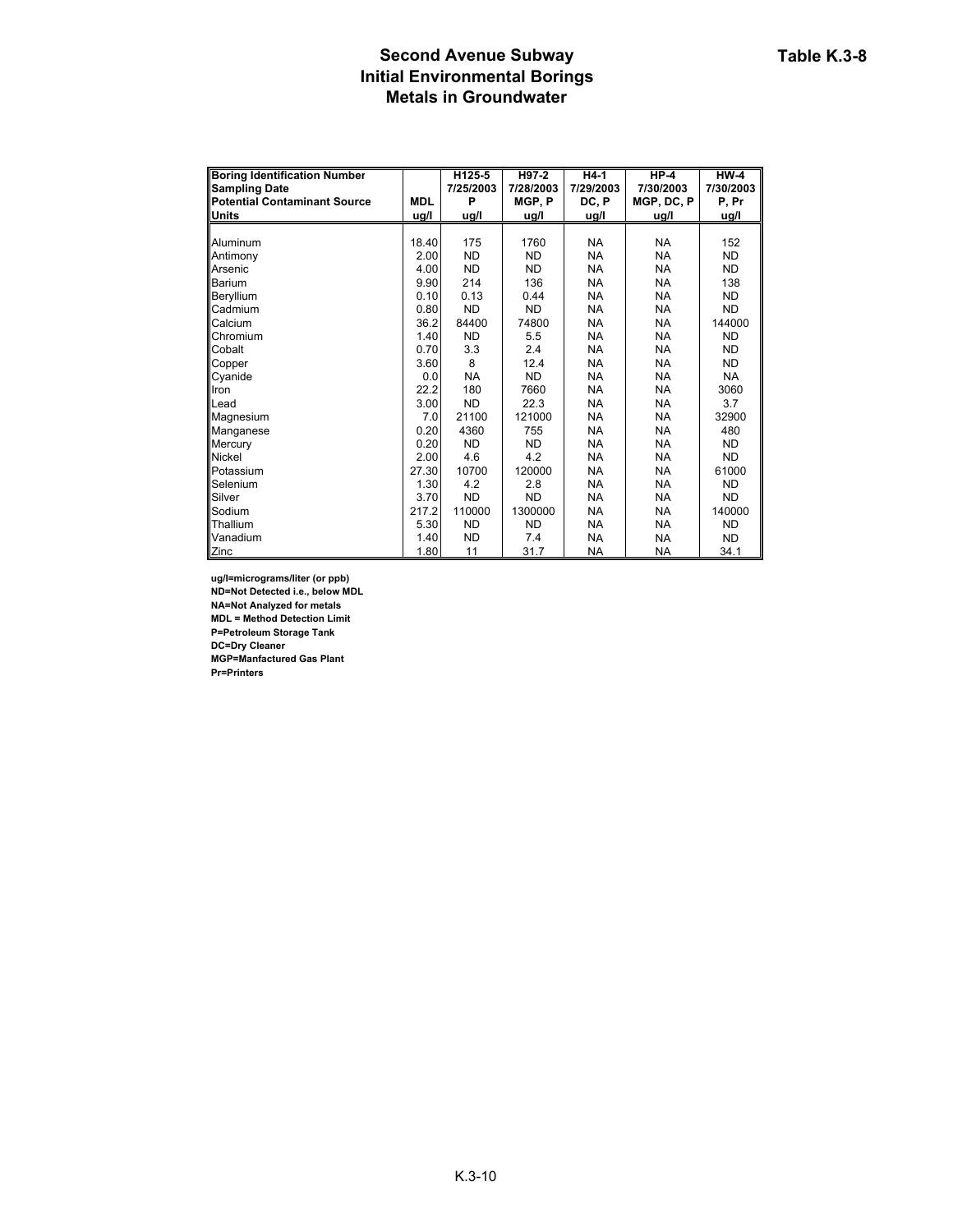

Figure K.3-1 **Locations of Initial Environmental Borings 125 St Station**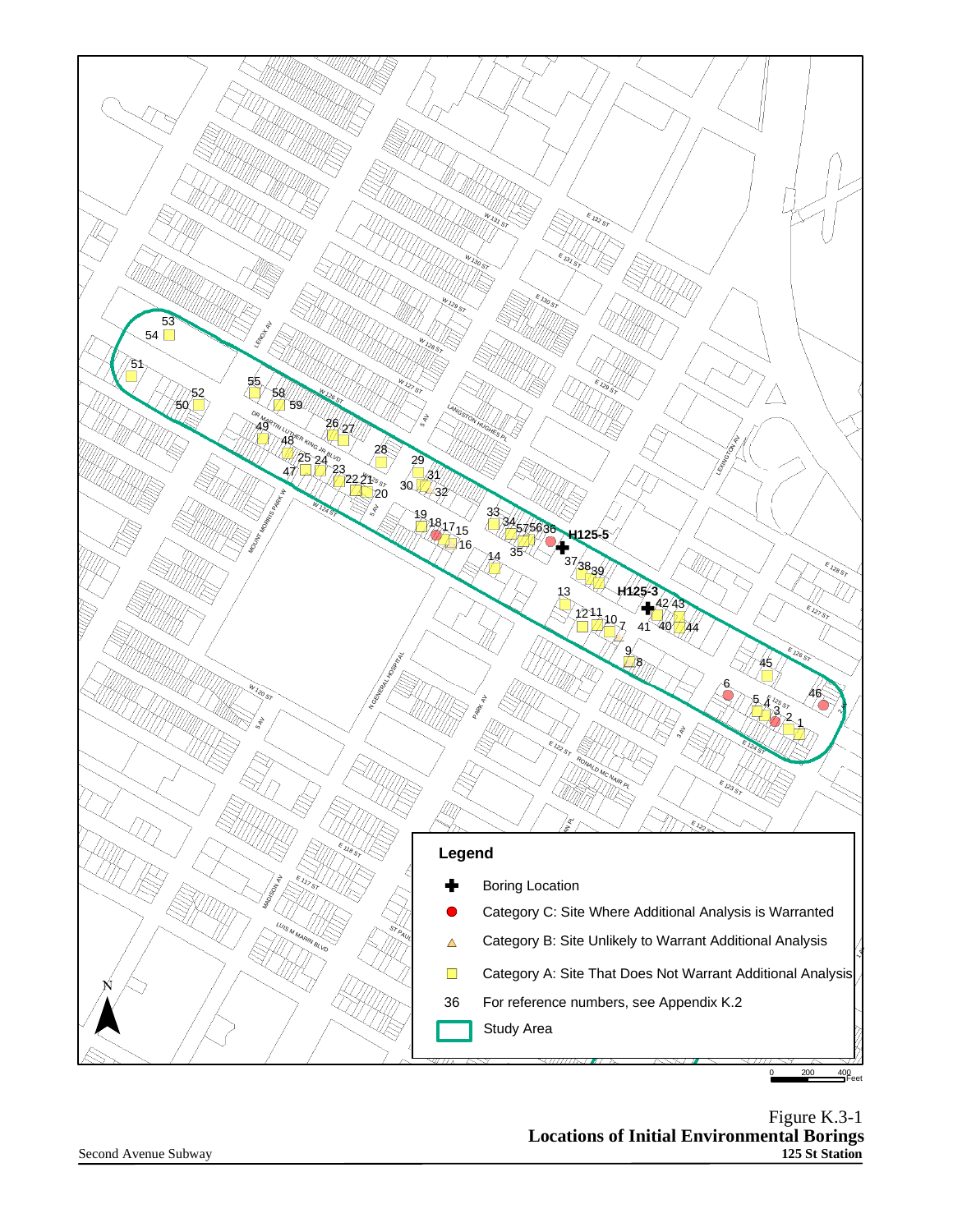

Figure K.3-2 **Locations of Initial Environmental Borings 96 St Station and Shaft Sites**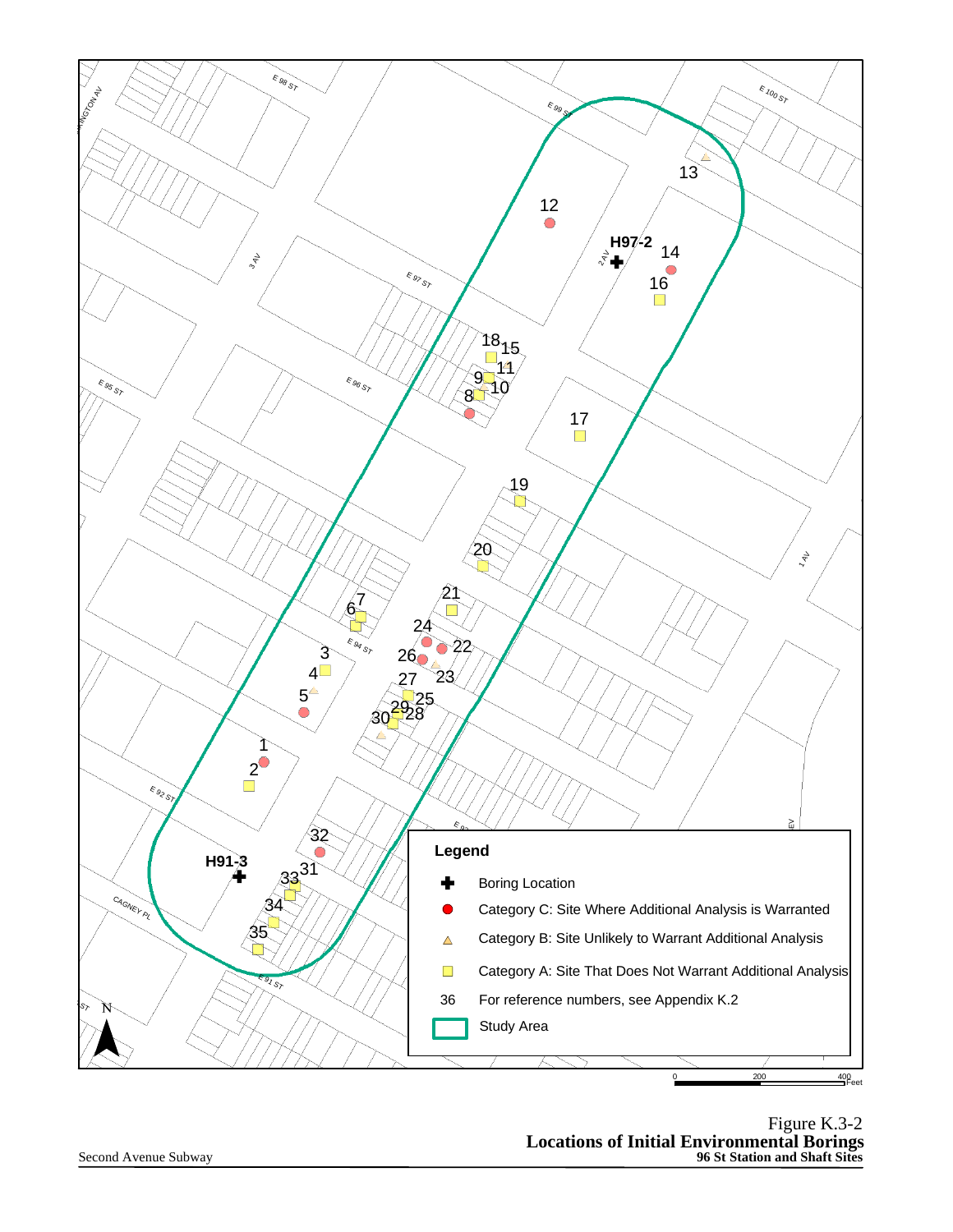

Figure K.3-3 **Locations of Initial Environmental Borings St Station and 66th St Shaft Site**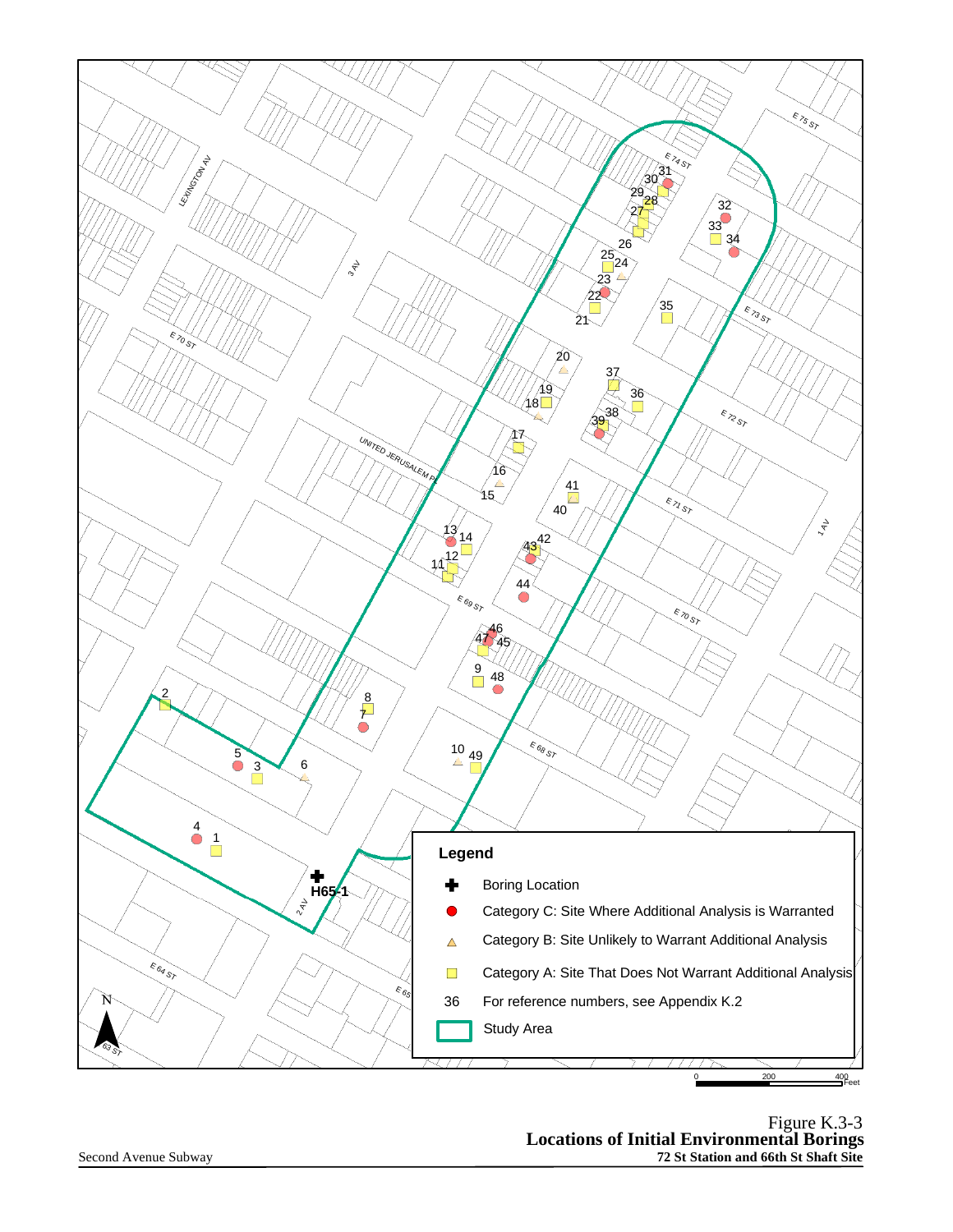

Figure K.3-4 **Locations of Initial Environmental Borings 55 St Station**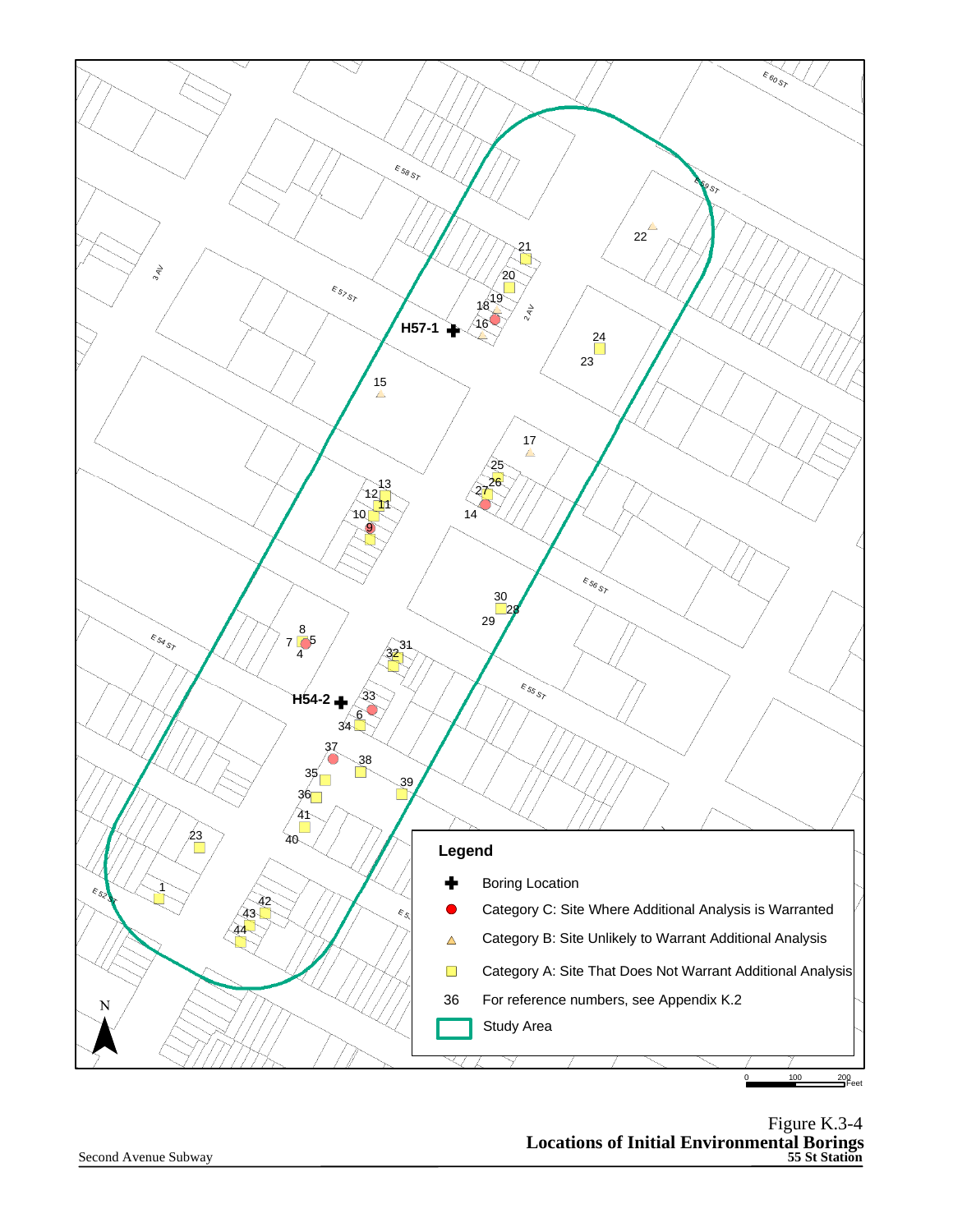

Figure K.3-5 **Locations of Initial Environmental Borings St Station**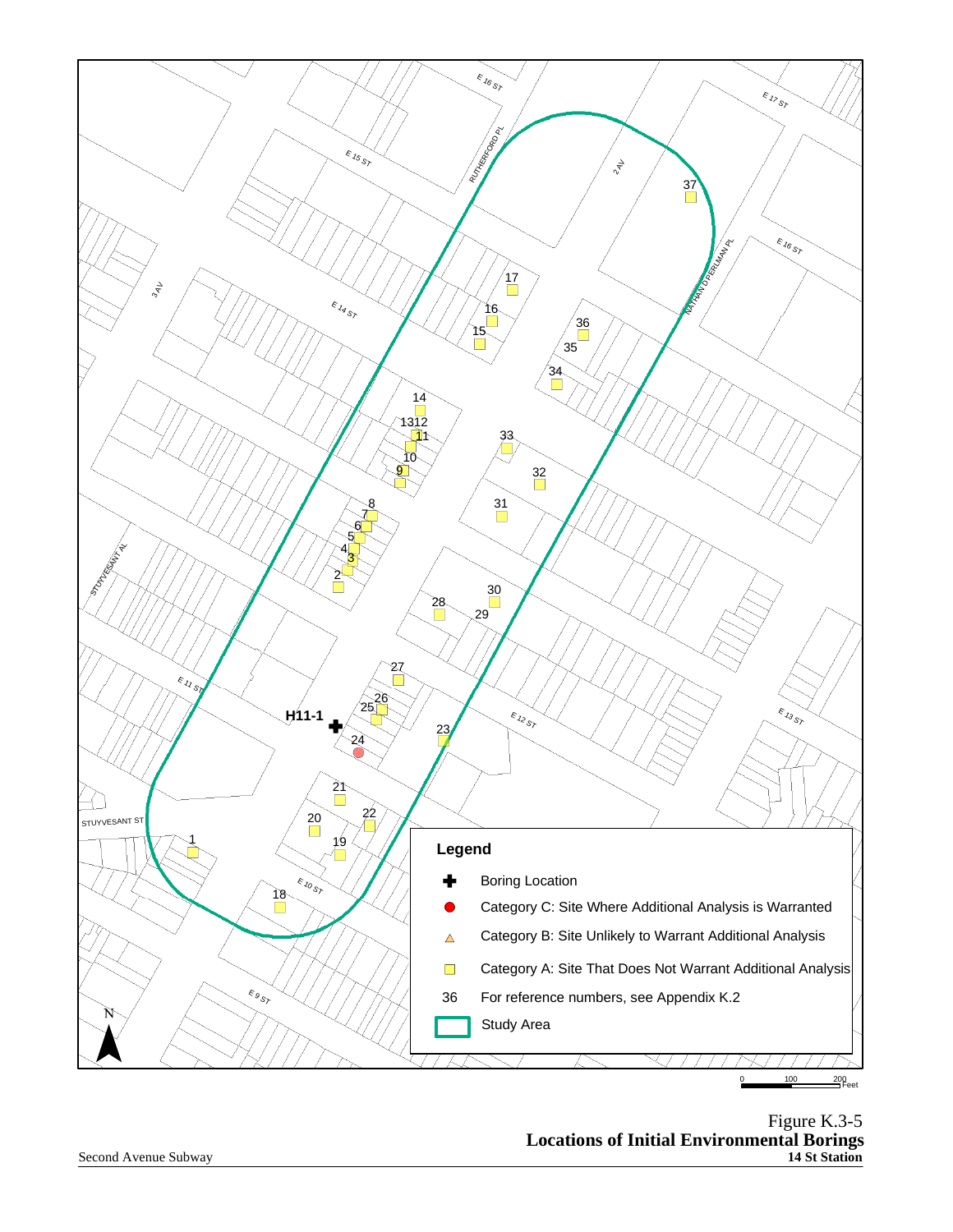

Figure K.3-6 **Locations of Initial Environmental Borings Houston St Station**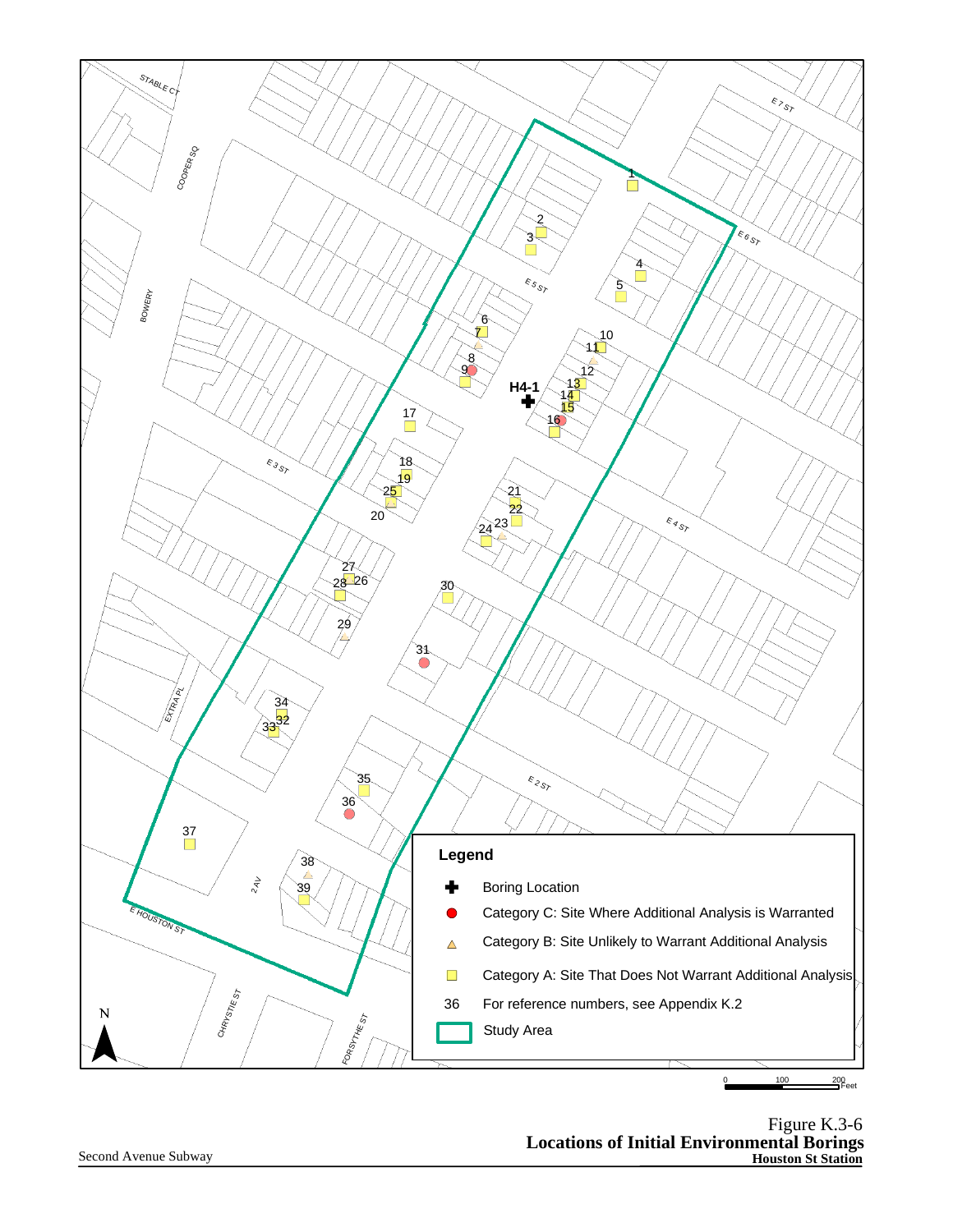

Figure K.3-7 **Locations of Initial Environmental Borings Chatham Sq Station**